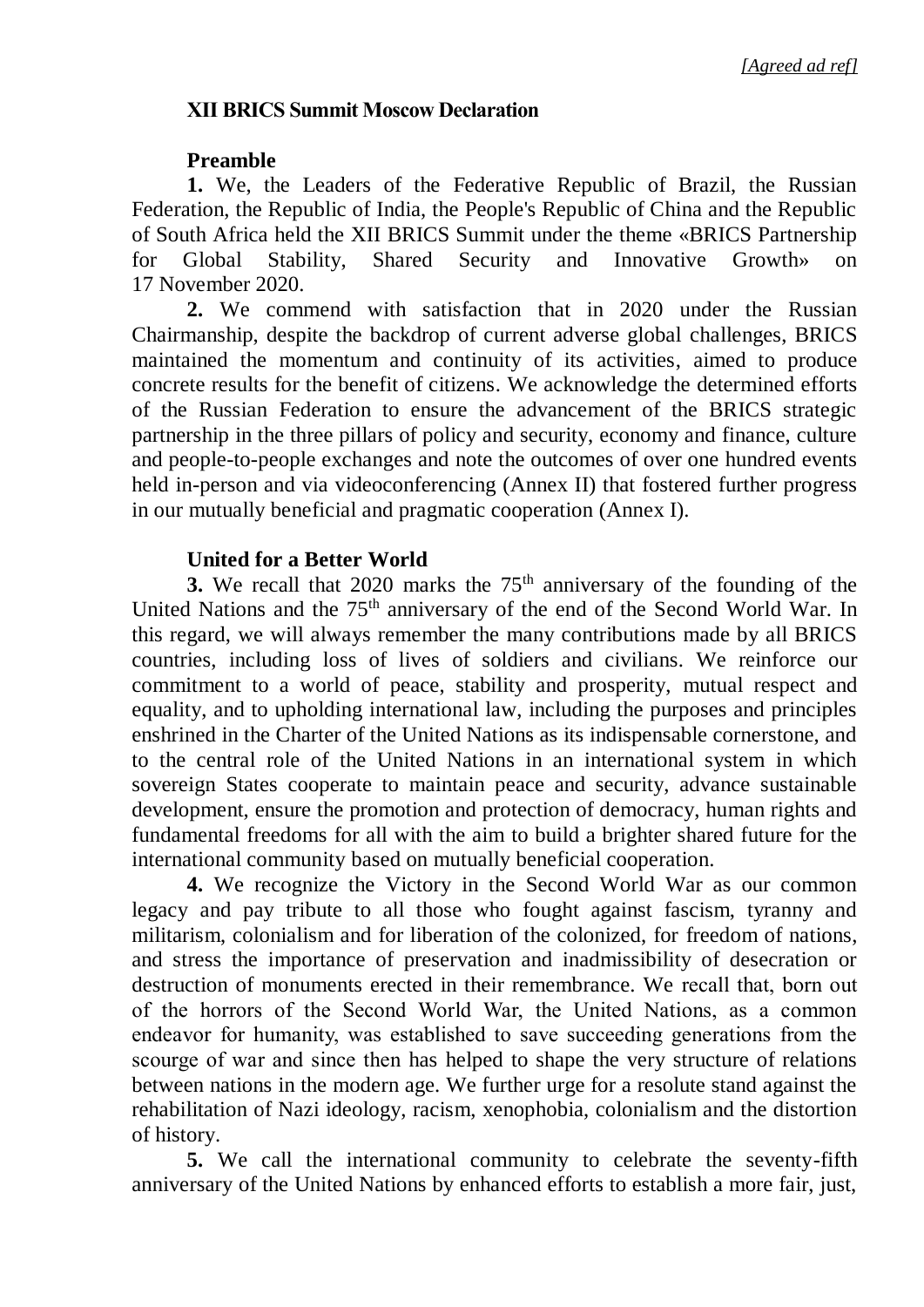inclusive, equitable and representative multipolar international system, based on sovereign equality of all States, respect for their territorial integrity and mutual respect for interests and concerns of all. We reaffirm the principles of nonintervention in the internal affairs of States and the resolution of international disputes by peaceful means and in conformity with the principles of justice and international law as well as the inadmissibility of the threat or use of force against the territorial integrity or political independence of any State, or in any other manner inconsistent with the Purposes and Principles of the United Nations. We stress further the imperative of refraining from any coercive measures not based on international law and the UN Charter.

**6.** We reaffirm our commitment to multilateralism and the principles of mutual respect, sovereign equality, democracy, inclusiveness, and strengthened collaboration. We will continue working towards strengthening and reforming international governance so that it is more inclusive, representative, democratic with meaningful and greater participation of developing countries in international decision-making and better attuned to the contemporary realities. We acknowledge that current interconnected international challenges should be addressed by strengthened international cooperation in the interest of both nations and peoples through reinvigorated and reformed multilateral system, including the UN, the WTO, the WHO, the IMF and other international organizations. We underline, in this regard, the imperative that international organizations be fully driven by Member States and promote the interest of all.

**7.** We congratulate India on its election as a member of the UN Security Council for the term 2021-2022 and commend South Africa for its contribution as a UN Security Council member in 2019-2020. We also recognize the candidacy of Brazil as a UNSC member for the biennium 2022-2023. It will be an opportunity to enhance further BRICS countries dialogue on issues on the UN Security Council agenda and for continued cooperation of BRICS countries in areas of mutual interest, including through regular exchanges amongst their Permanent Missions to the United Nations and in other international fora.

**8.** We recognize the UNGA resolution 75/1 adopted on 21 September 2020 and reiterate the call for reforms of the principal organs of the United Nations. We commit to instill new life into discussions on reform of the UN Security Council and continue the work to revitalize the General Assembly and strengthen the Economic and Social Council.

**9.** We recall the 2005 World Summit Outcome document and reaffirm the need for a comprehensive reform of the UN, including its Security Council, with a view to making it more representative, effective and efficient, and to increase the representation of the developing countries so that it can adequately respond to global challenges.

**10.** We reiterate the imperative of strengthening international cooperation with a view to increasing individual and shared capacities to jointly address emerging world-wide threats, including the COVID-19 pandemic and its adverse impacts, in an efficient, pragmatic, coordinated and prompt manner. We stress the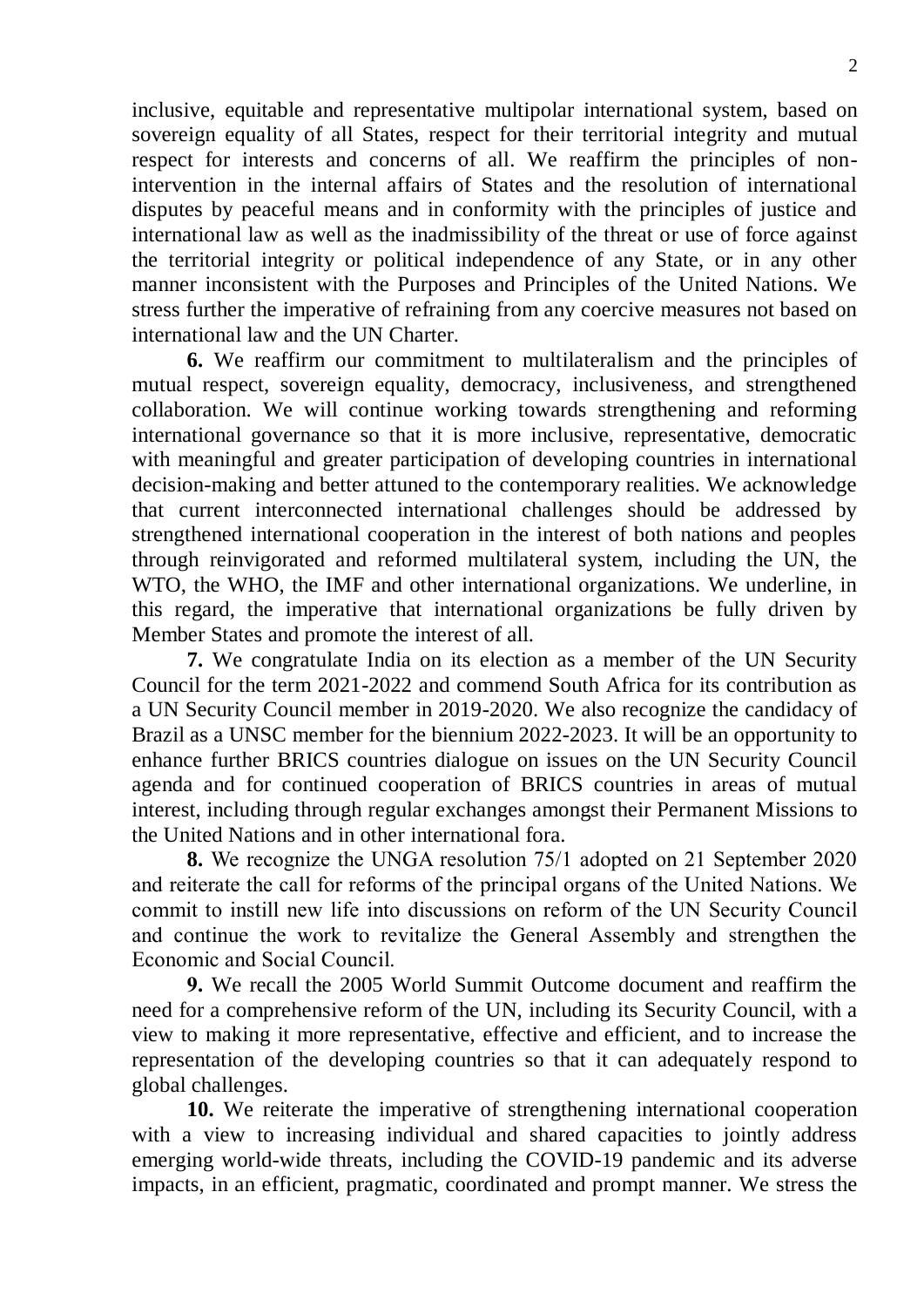value of cooperation among States needed to urgently restore international trust, economic growth and trade, strengthen markets stability and resilience, preserve jobs and income, in particular for the most vulnerable groups of society.

**11.** We express our solidarity with all people and countries affected by the COVID-19 pandemic and its consequences along with our deepest condolences and sympathy to the families of the victims of the pandemic and all those whose lives and livelihoods have been affected. We also extend our sincere gratitude to all health workers, doctors, nurses and personnel of infectious and other hospitals, polyclinics, dispensaries, ambulances, researchers, who do their professional duty in dangerous and difficult conditions and, risking their health, help other people.

**12.** We recognize the role of extensive immunization against COVID-19 in preventing, containing and stopping transmission in order to bring the pandemic to an end, once safe, quality, efficacious, effective, accessible and affordable vaccines are available. We acknowledge initiatives by the WHO, governments, non-profit organisations, research institutes and the pharmaceutical industry to expedite the research, development and production of the COVID-19 vaccine and therapeutics, and support cooperative approaches in this regard. We will work to ensure that, when available, it is disseminated in a fair, equitable and affordable basis. In this regard we support the Access to COVID-19 Tools Accelerator (ACT-A) initiative.

#### **Policy and Security**

**13.** We note that despite COVID-19 pandemic limitations intense BRICS dialogue has continued on topical policy, peace and security issues in relevant intra-BRICS mechanisms. We welcome the Stand-alone Meeting of BRICS Ministers of Foreign Affairs/International Relations on 4 September 2020, in the course of which they exchanged views on major international and regional issues, as well as on ways to strengthen BRICS cooperation and on possibilities for mutual support of initiatives and closer cooperation at the  $75<sup>th</sup>$  session of the UN General Assembly. We also welcome the Extraordinary Videoconference of BRICS Ministers of Foreign Affairs/International Relations on 28 April 2020.

**14.** We welcome the X Meeting of BRICS High Representatives for Security, held on 17 September 2020, and commend them for enriching the BRICS dialogue on counter-terrorism, security in the use of ICTs, major international and regional hot spots, peacekeeping and transnational organized crime.

**15.** We reaffirm our commitment to collective efforts for peaceful settlement of disputes through political and diplomatic means. We note the UN Secretary-General's initiative for a global ceasefire and, in this context, recall the UNSC Resolution 2532(2020) demanding a general and immediate cessation of hostilities in all situations on its agenda with the exception of military operations against terrorist groups, designated as such by the UN Security Council, and calling for durable humanitarian pause against the backdrop of the COVID-19 pandemic.

**16.** We express our support for urgent political and diplomatic efforts to maintain and strengthen international peace and security. We regret disruptions of strategic stability mechanisms and arms control regimes and commit to uphold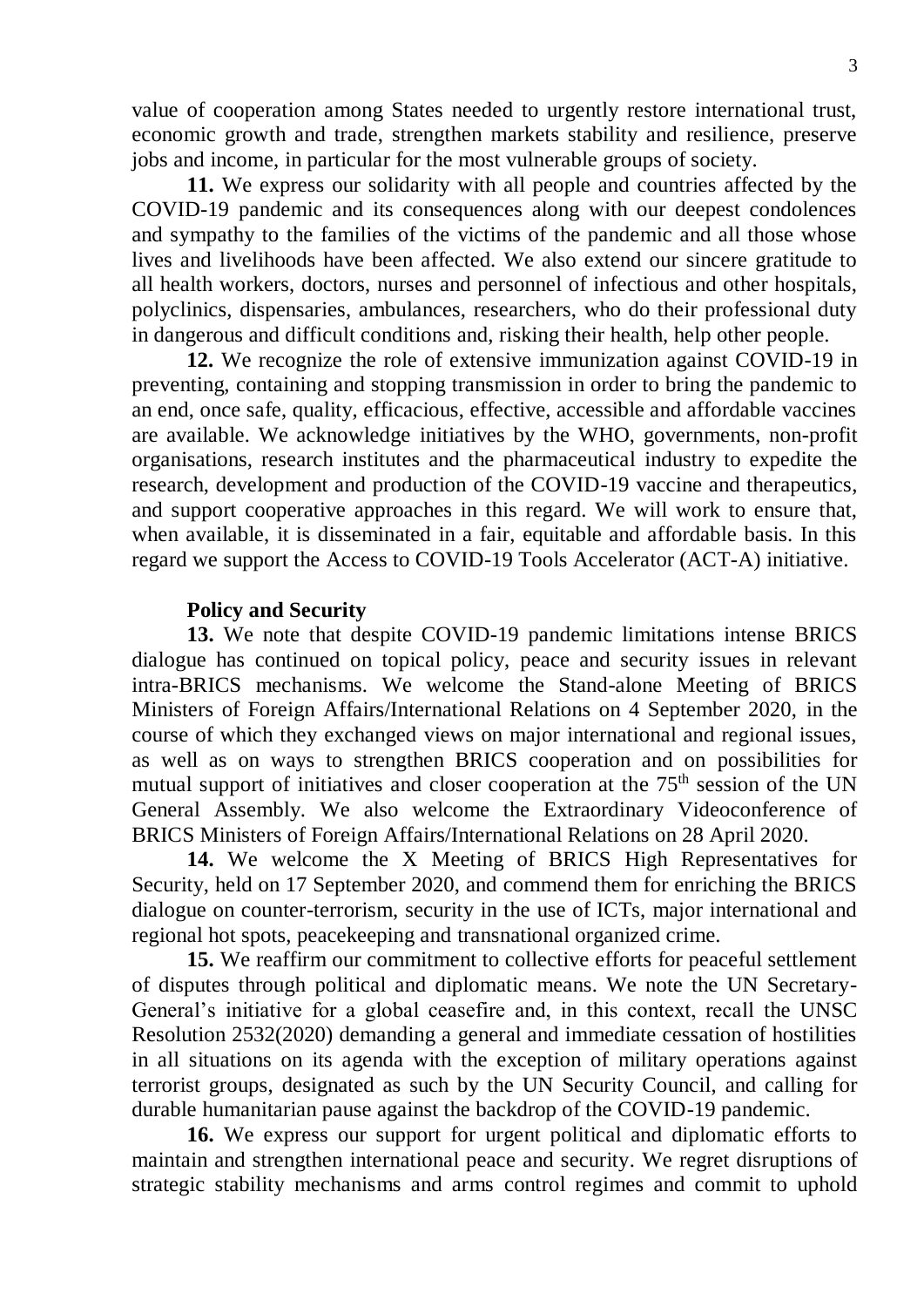them. We underscore the fundamental importance of the 2010 Russia-US Treaty on Measures for the Further Reduction and Limitation of Strategic Offensive Arms for the nuclear disarmament and non-proliferation regime, and we call on the parties to agree on its extension without delay.

**17.** We emphasize the fundamental importance of the Convention on the Prohibition of the Development, Production and Stockpiling of Bacteriological (Biological) and Toxin Weapons and on their Destruction (BTWC) as a pillar of the international WMD disarmament and control regime. We underline the need to comply with and strengthen the BTWC, including by adopting a legally binding Protocol to the Convention that provides for, inter alia, an efficient verification mechanism. We support prompt resumption of the negotiations on such a Protocol. The BTWC functions, including in what concerns the UN Security Council, should not be duplicated by other mechanisms. Efforts aimed at the resolution of implementation issues should be consistent with the BTWC.

**18.** We reaffirm support for the preservation of the Chemical Weapons Convention (CWC) as an effective disarmament and non-proliferation instrument and call upon the States Parties to uphold the integrity of the CWC and engage in a constructive dialogue with a view to restoring the spirit of consensus in the Organization for the Prohibition of Chemical Weapons (OPCW).

**19.** We underline the importance of ensuring safety and security of outer space activities and use of outer space for peaceful purposes as well as to prevent an arms race in outer space. We emphasize the urgent need to negotiate a legally binding multilateral instrument that could fill the gap in the international legal regime applicable to outer space, including on the prevention of the placement of weapons in outer space and the threat or use of force against outer space objects. We stress that practical Transparency and Confidence-Building Measures (TCBMs), including such as the "No First Placement" initiative, may also contribute towards this goal. We reaffirm that TCBMs should complement, but not substitute for, effective legally binding regime for outer space.

**20.** We reiterate the importance of the strict adherence to the principles established in the Outer Space Treaty in order to contribute to the sustainable and peaceful use of outer space for the benefit and in the interests of all countries. We reaffirm the need to carry on activities in the peaceful exploration and uses of outer space in accordance with international law, including the Charter of the United Nations, to preserve outer space for future generations. The application of relevant space technologies for peaceful purposes will be a tangible contribution to the achievement of the Sustainable Development Goals. We underscore the importance of further BRICS cooperation in the area of remote sensing satellites.

**21.** We emphasize the need to ensure the long-term sustainability of outer space activities, including in the context of the safety of space operations. We welcome, in this respect, the adoption by the United Nations Committee on the Peaceful Uses of Outer Space (UNCOPUOS) at its 62<sup>nd</sup> session of the report with 21 guidelines for the long-term sustainability of outer space activities, and we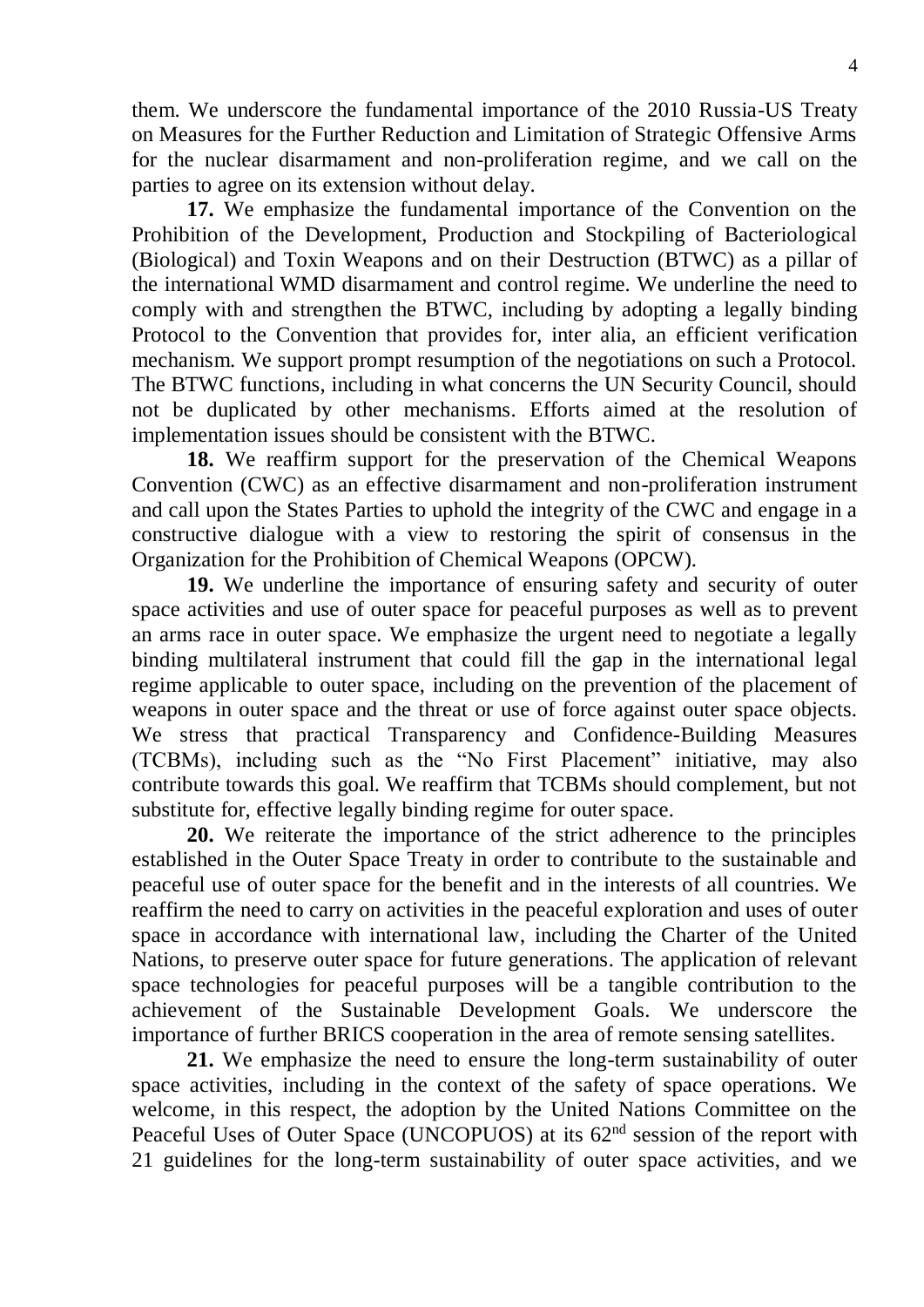**22.** We express grave concern at the rise of violence and continuing armed conflicts in different parts of the world that have significant impact at both the regional and international levels. We concur that all conflicts should be resolved by peaceful means and diplomatic engagement through political dialogue and negotiations in line with international law, particularly the UN Charter.

**23.** We reaffirm strong commitment to the sovereignty, independence, unity and territorial integrity of the Syrian Arab Republic. We are convinced that there can be no military solution to the Syrian conflict. We also reaffirm our commitment to advancing a Syrian-led and Syrian-owned, UN-facilitated political process in line with the UNSC Resolution 2254, culminating in constitutional reform and free and fair elections. We emphasize in this context the importance of the Constitutional Committee in Geneva launched with the decisive participation of the countries-guarantors of the Astana Process and all states engaged in efforts to address the conflict through political means and welcome the efforts of the Special Envoy of the UN Secretary General for Syria to ensure the sustainability and effectiveness of the Committee. We express our conviction that, in order to reach general agreement, members of the Constitutional Committee should be guided by the commitment to compromise and cooperate constructively without foreign interference. We welcome the signing of the Additional Protocol to the Memorandum on Stabilization of the Situation in the Idlib De-Escalation Area. We reaffirm the international obligations to fight terrorism in all its forms and highlight the importance of unity in the fight against terrorist organizations in Syria as designated by the UN Security Council. We emphasize the fundamental importance of allowing unhindered humanitarian aid in accordance with the UN humanitarian principles and the post-conflict reconstruction of Syria that would create conditions for the safe, voluntary and dignified return of Syrian refugees and internally displaced persons to their places of permanent residence thus contributing to achieving long-term stability and security in Syria and the region in general. We are also concerned about all those in vulnerable situations and condemn persecution on ethnic or religious grounds.

**24.** We are convinced that failure to resolve the Palestinian-Israeli conflict continues to hamper peace and stability in the Middle East. We remain committed to a just and lasting peace in the region, stating that a two-state solution must be sought, guided by the international legal framework previously in place, such as the relevant UN resolutions and the Arab Peace Initiative, resulting in the creation of an independent and viable State of Palestine, existing peacefully side by side with its neighbours. We express the need for new and creative diplomatic efforts to achieving a just, lasting and comprehensive settlement and emphasize the importance of an early launch of direct negotiations between the Palestinian and the Israeli sides.

**25.** We express our solidarity with the people of Lebanon in connection with the massive explosion in the port of Beirut on 4 August 2020, which resulted in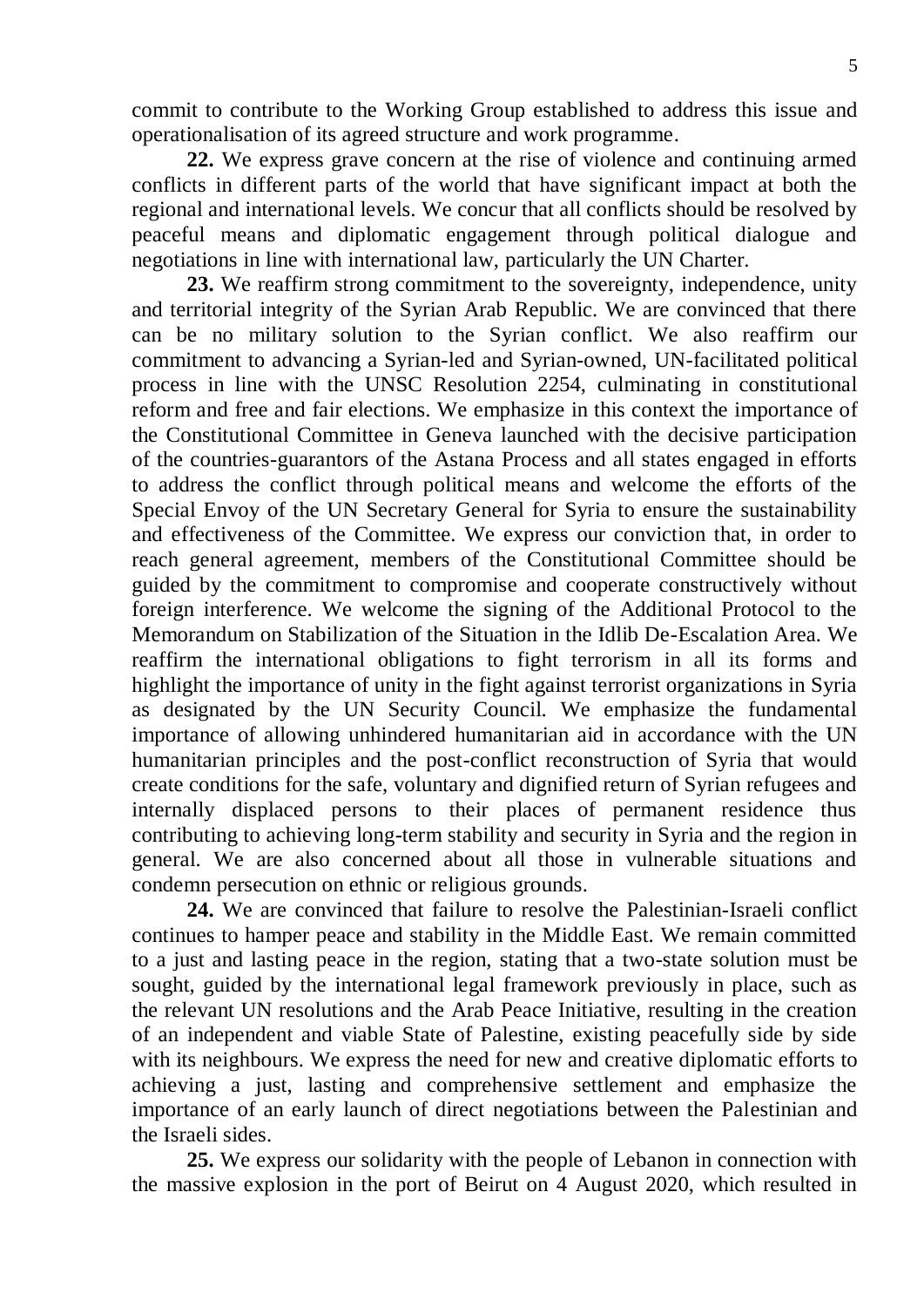considerable casualties and large-scale destruction. We call upon all members of the international community to provide assistance to Lebanon with the purpose of overcoming the consequences of the catastrophe and the speedy normalization of the political and socio-economic situation in the country. We emphasize that, taking into consideration the legitimate aspirations of the Lebanese people for political solutions to the current challenges faced by the nation, Lebanese political forces should be able to work together in the current complicated conditions and take decisive steps for the sake of de-escalation of tensions, renunciation of violence and prevention of the situation sliding out of control.

**26.** We reaffirm our continued support for efforts by the Iraqi Government towards national reconstruction, development and a mutually respectful and inclusive national dialogue. Stressing the need to unconditionally respect the sovereignty and territorial integrity of Iraq and the inadmissibility of any interference in its internal affairs, we emphasize the importance of supporting the Iraqi people in their fight against manifestations of extremism and terrorism and promoting economic recovery of the country. We further acknowledge the importance of stability in Iraq for regional and international security, condemn in the strongest possible terms the heinous and inhuman violence perpetrated by terrorist and extremist groups, such as the self-styled ISIS, in the territory of Iraq.

**27.** We reaffirm our grave concern over the humanitarian crisis and the ongoing conflict in the Republic of Yemen that has a significant impact on security and stability of the whole region. We recall the need for a full cessation of hostilities in the country and establishment of an inclusive negotiation process mediated by the UN and reaffirm that progress cannot be achieved without a constructive dialogue with due account of the legitimate interests of different political forces of the country. Without sustainable peace in Yemen the humanitarian crisis will only continue to worsen and we emphasize further the importance of providing urgent humanitarian assistance to Yemenis and facilitating the rapid, safe and unhindered access of humanitarian supplies to all people and across all regions of the country.

**28.** We express our serious concern over the ongoing tensions, including one-sided actions, in the Gulf region. We reaffirm the support of the BRICS countries for the efforts to resolve the existing disagreements through negotiations and diplomatic engagement, stress the need for promoting a positive and constructive agenda in the region, in which all countries jointly respond to common threats and challenges.

**29.** We call for the establishment of long-term peace in the Islamic Republic of Afghanistan and reaffirm our unwavering support to the people of Afghanistan in its efforts toward building a stable, inclusive, peaceful, independent and prosperous sovereign State. We welcome the launch of intra-Afghan negotiations and will continue to support the Afghan-led and Afghan-owned peace process. We condemn in the strongest terms the terrorist attacks in Afghanistan and express concern over the unstable security environment.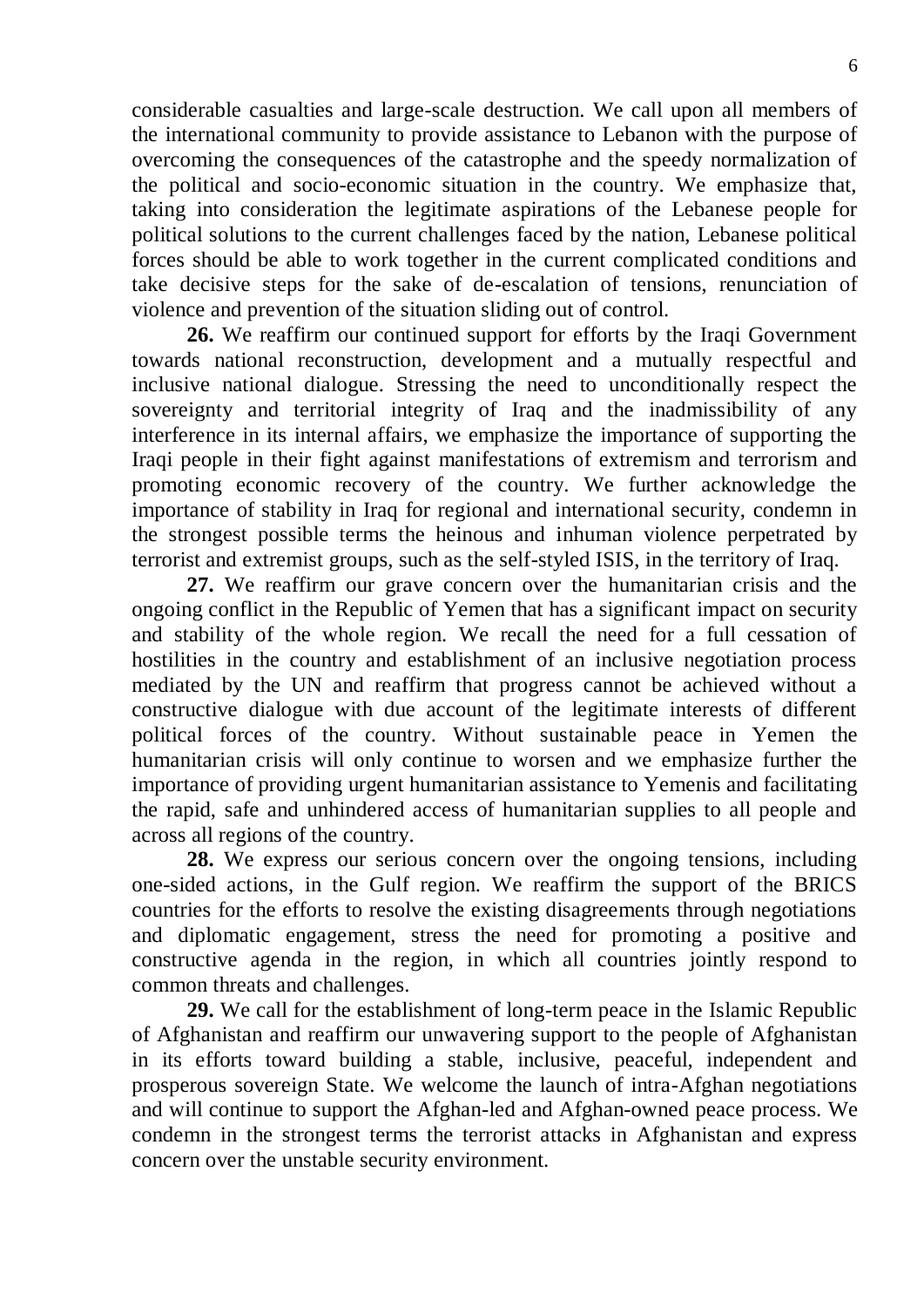**30.** We welcome the agreement reached by the Leaders of Azerbaijan and Armenia on a complete ceasefire since 10 November 2020 in the Nagorno-Karabakh conflict zone and support further political and diplomatic efforts to create the necessary conditions for a lasting and comprehensive peace in the region.

**31.** We express our support for continuing the diplomatic negotiations in bilateral and multilateral formats to resolve all issues pertaining to the Korean Peninsula, including its complete denuclearization, and maintain peace and stability in North East Asia. We reaffirm the commitment to a comprehensive peaceful, diplomatic and political solution to the situation.

**32.** We call for international support for regional and subregional initiatives aimed at strengthening peace and security on the continent based on the principle «African solutions to African problems» as articulated by Africans themselves. We commend the African Union's commitment to promote the «Silencing the Guns by 2020» initiative and underscore the importance of an enhanced partnership between the United Nations and the African Union in the area of international peace and security.

**33.** We express our support for the African Union Agenda 2063 and the efforts towards intensified integration and development in the continent, including through implementing the Agreement on the African Continental Free Trade Area. We note the progress achieved by the AU in addressing infrastructure gaps, in particular, within the framework of the New Partnership for Africa's Development (NEPAD), and the importance of promoting investments with a view to supporting industrial development, creating jobs, ensuring food security, fighting poverty and providing for Africa's sustainable development. We reaffirm our readiness to develop further cooperation with the African continent, including with the aim to strengthening its potential to address the intertwined health, economic, and social effects of COVID-19.

**34.** Reaffirming our strong commitment to the sovereignty, independence, territorial integrity and national unity of Libya, we call on the Libyan parties to the conflict to show mutual restraint and stress the importance of establishing a longterm lasting ceasefire in Libya, in order to ensure a comprehensive and sustainable solution through a Libyan-led and Libyan-owned political process under the auspices of the United Nations. We welcome the announcement of the resumption of inclusive intra-Libyan talks under the framework of the Libyan Political Dialogue Forum. We reiterate the need to fully implement the decisions of the International Conference on Libya held in Berlin on 19 January 2020 and the UNSC Resolution 2510, noting the importance of parallel progress on all three tracks of the intra-Libyan negotiation process (military, political and economic) with substantial assistance from the United Nations. Encouraging the UN Secretary General to promptly designate a Special Representative for Libya, we note the significant role played by the African Union and the League of Arab States in promoting a peaceful intra-Libyan dialogue and political process.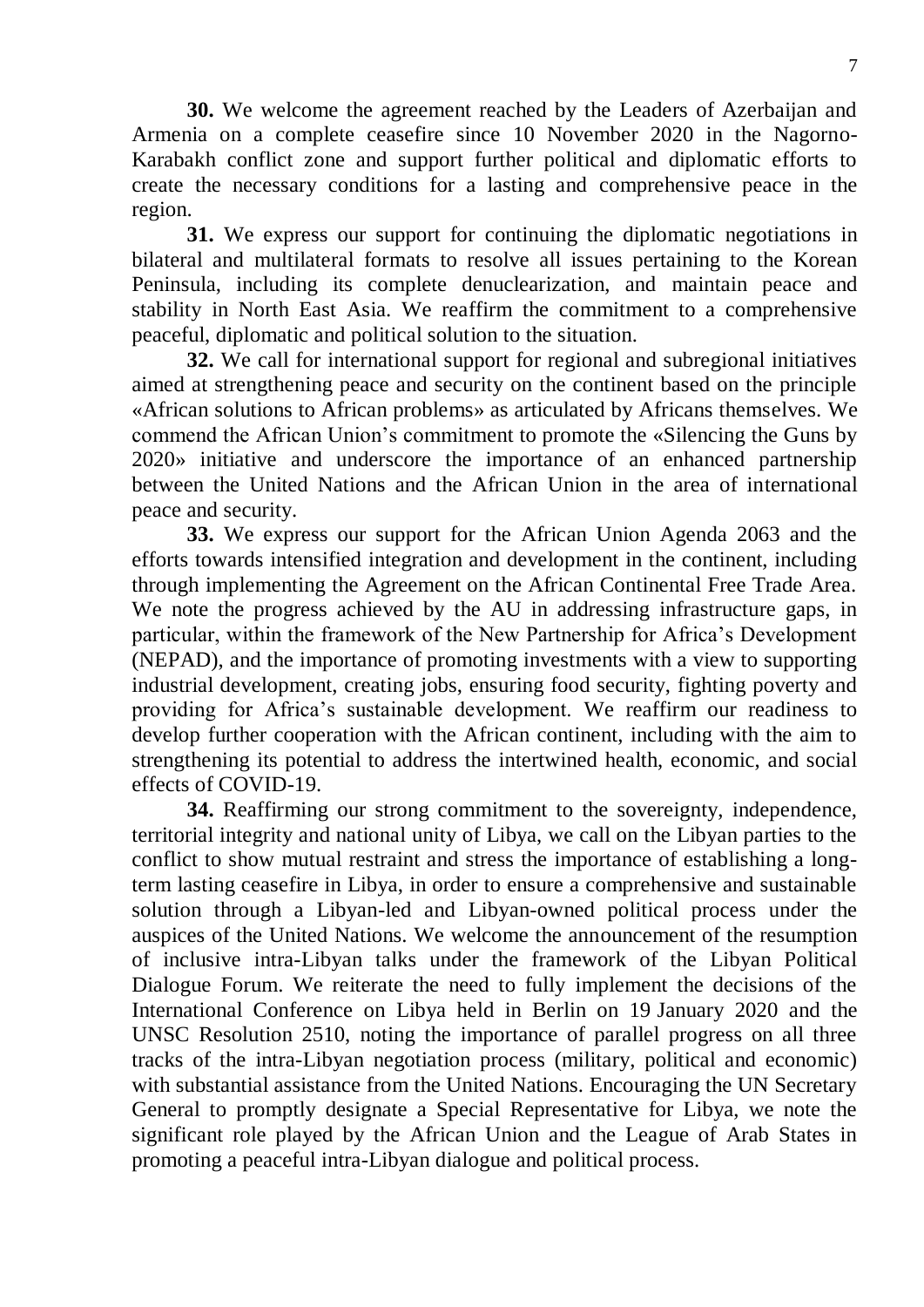**35.** We support the steps taken by the Sudanese leadership to strengthen national accord and overcome social and economic crisis in the country. We commend the commitment of the Sudanese government to the nationwide effort to bring an end to internal armed conflicts, primarily in Darfur, South Kordofan and Blue Nile. We welcome the signing of the Juba peace agreement between the Sudanese government and the armed opposition movements on 3 October 2020 and encourage the signatories to swiftly implement the main provisions of the agreement.

**36.** We express concern over the situation in the Democratic Republic of Congo and condemn attacks against civilians and UN peacekeepers. We call for tangible progress in promoting peace in the country within the existing legal framework and creating conditions for refugees and internally displaced persons to return to their homes.

**37.** We reiterate our strong condemnation of terrorism in all its forms and manifestations whenever, wherever and by whomsoever committed, and that it should not be associated with any religion, nationality, civilization or ethnic group. We reaffirm our unwavering commitment to contribute further to the global efforts of preventing and countering the threat of terrorism on the basis of respect for international law and the Charter of the United Nations, emphasizing that States have the primary responsibility in combating terrorism with the United Nations continuing to play central and coordinating role in this area. We also stress the need for a comprehensive and balanced approach of the whole international community to effectively curb the terrorist activities, which pose a serious threat, including in the present-day pandemic environment. To address the threat of chemical and biological terrorism, we emphasize the need to launch multilateral negotiations on an international convention for the suppression of acts of chemical and biological terrorism, at the Conference on Disarmament. We also call for an expeditious conclusion and adoption of the Comprehensive Convention on International Terrorism within the UN framework.

**38.** We welcome the outcomes of the V BRICS Counter-Terrorism Working Group (CTWG) and its subgroups' inaugural meetings, which have further advanced BRICS cooperation in the areas of countering terrorism and its financing, foreign terrorist fighters, radicalization, the use of the Internet for terrorism purposes and capacity building. We endorse the BRICS Counter-Terrorism Strategy aimed at complementing and strengthening cooperation among the BRICS countries as well as making a meaningful contribution to the global efforts of preventing and combating the threat of terrorism. We designate the BRICS High Representatives for Security to lead the review of the implementation of the Strategy and in this regard of the BRICS Counter-Terrorism Working Group (CTWG) work including the development of Counter-Terrorism Action Plan.

**39.** We emphasize the need of a comprehensive and balanced approach to ICTs development and security, including technical advancement, business development, of safeguarding the security of States and public interests, and of respecting the right to privacy of individuals. We underscore the leading role of the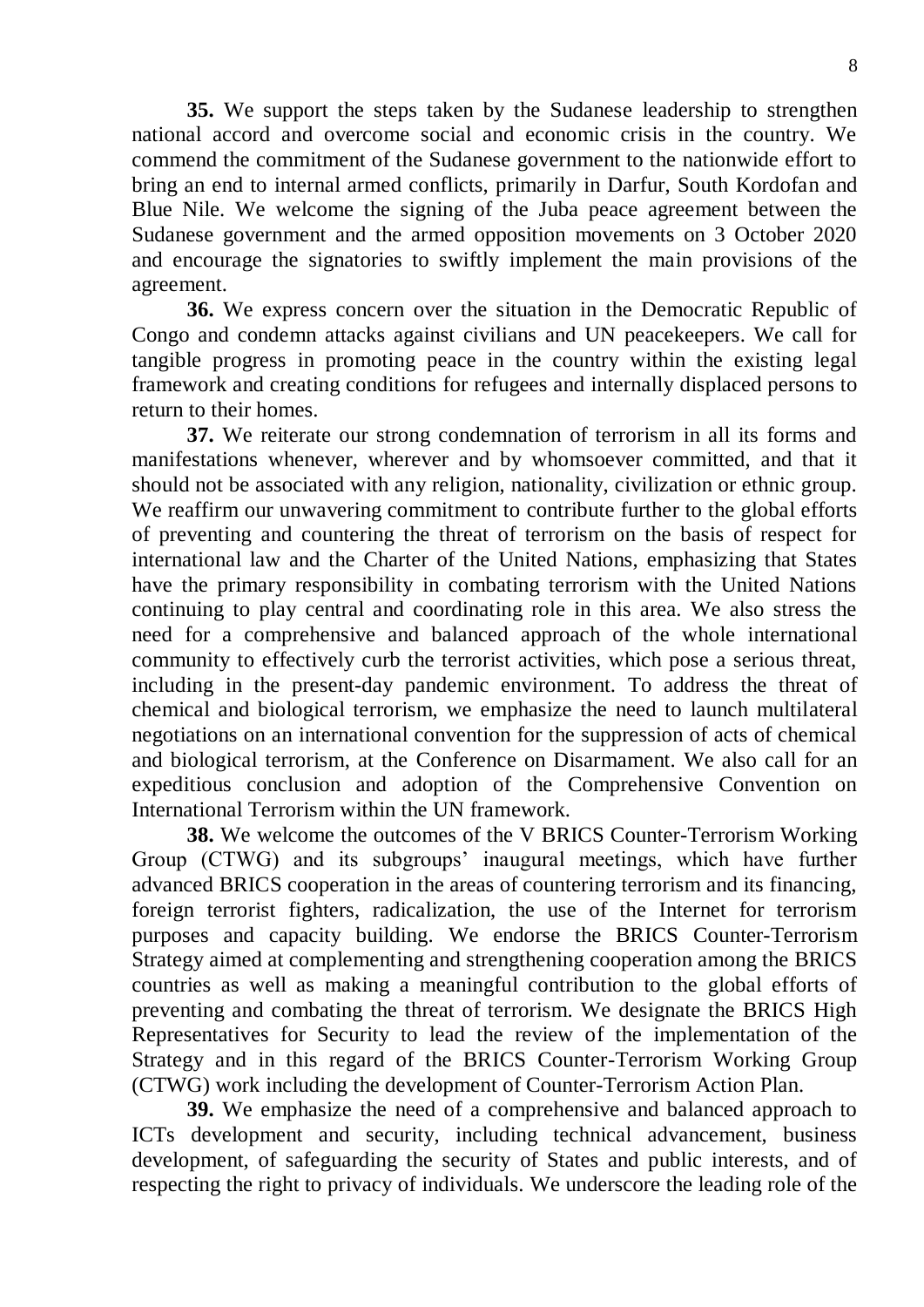United Nations in promoting dialogue to forge common understandings on the security of and in the use of ICTs and development of universally agreed norms, rules and principles for responsible behavior of States in the realm of ICTs, without prejudice to other relevant international fora. We emphasize the importance of international law and principles applicable in this sphere. In this regard, we welcome the work of the UN Open-Ended Working Group as well as of the Group of Governmental Experts and note progress in the discussions.

**40.** We also underscore the importance of establishing legal frameworks of cooperation among BRICS States on ensuring security in the use of ICTs. We note the activities of the BRICS Working Group on Security in the Use of ICTs and acknowledge the work towards consideration and elaboration of proposals on this matter, including on a BRICS intergovernmental agreement on cooperation on ensuring security in the use of ICTs and on bilateral agreements among BRICS countries. We reaffirm the importance of advancing the intra-BRICS cooperation, including through the consideration of relevant initiatives and the implementation of the BRICS Roadmap of Practical Cooperation on Ensuring Security in the Use of ICTs.

**41.** While emphasizing the formidable potential of the digital revolution for growth and development, we recognize new associated possibilities it brings for criminal activities and threats. We express concern over the rising level and complexity of criminal misuse of ICTs as well as the absence of a multilateral framework to counter the use of ICTs for criminal purposes. We recognize also that new challenges and threats in this respect require international cooperation and discussions on possible legal frameworks, including the need to elaborate a comprehensive international convention on countering the use of ICTs for criminal purposes under the auspices of the UN and note the establishment of an openended ad hoc intergovernmental committee of experts under the auspices of the UN in accordance with UNGA Resolution 74/247 of 27 December 2019.

**42.** We are concerned over the increasing challenge to protect children from online sexual exploitation and from other content harmful for their health and development and look forward to strengthening BRICS cooperation to develop initiatives aimed at ensuring safety of the children on the Internet.

**43.** We express our concern over the scale of the illicit drug trafficking worldwide that poses a threat to public security and international and regional stability. We emphasize our commitment to the three UN Conventions on drug control and the need to preserve the international drug control mechanism. We acknowledge the importance of cooperation on drug control among BRICS countries and note the IV Meeting of the BRICS Anti-Drug Working Group held on 12 August 2020.

**44.** We reaffirm our commitment to promote international anti-corruption cooperation, particularly, in light of the 2021 Special Session of the United Nations General Assembly against corruption, strengthen BRICS collaboration, including within multilateral frameworks, subject to domestic legal systems, on all issues related to anti-corruption law enforcement, including on matters related to asset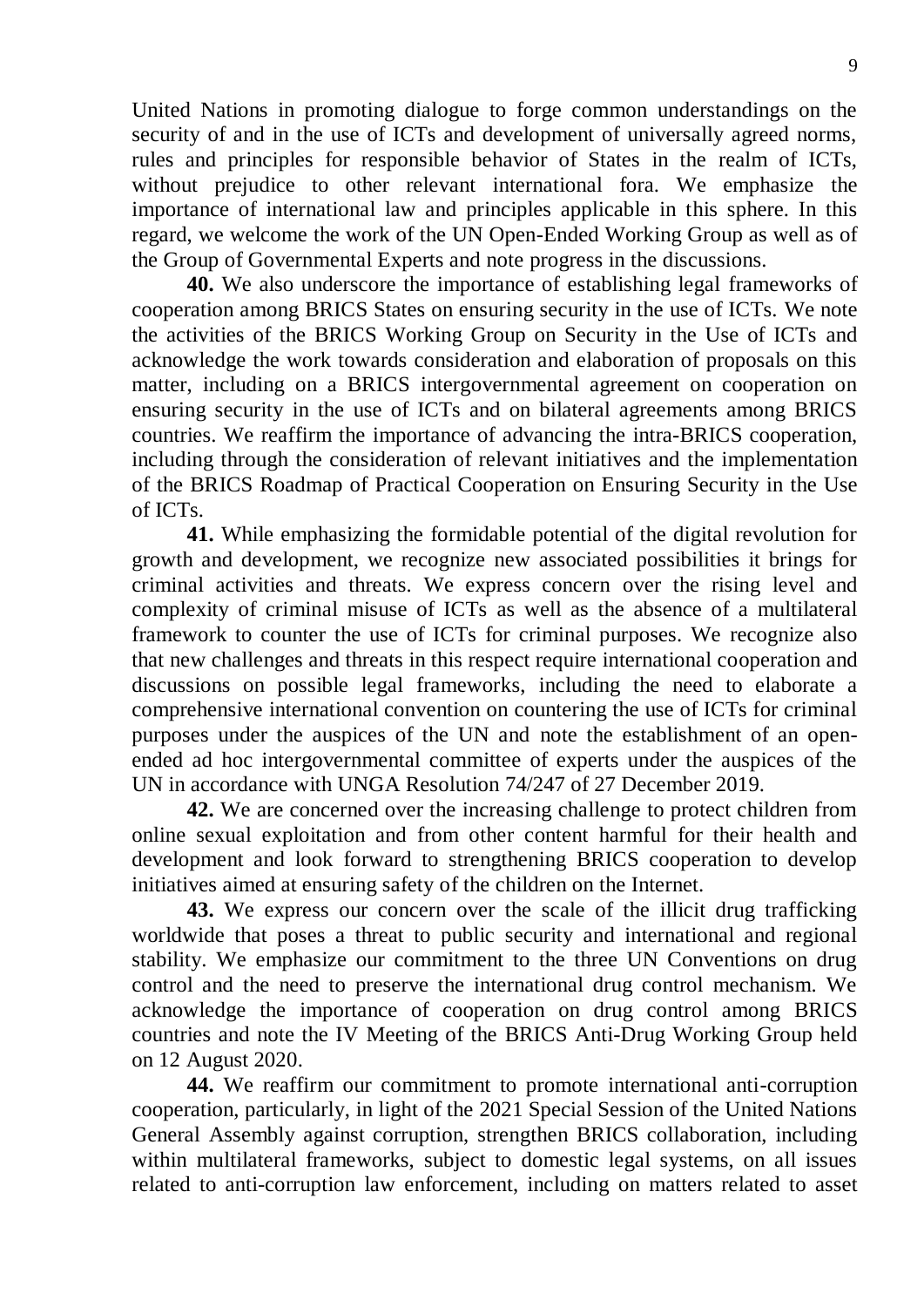recovery and denying safe haven to corrupt persons and proceeds of corruption. We welcome the 2021 UNGASS and will work to promote UNCAC as an important channel for international anti-corruption cooperation. We encourage the BRICS Anti-Corruption Working Group to continue its work in this regard.

**45.** We reiterate our commitment to combating illicit financial flows (IFFs), money laundering and financing of terrorism and to closely cooperating within the Financial Action Task Force (FATF) and the FATF-style regional bodies (FSRBs), as well as other multilateral, regional and bilateral fora. We value and encourage the dialogue among BRICS countries on key issues of the Anti-Money Laundering/Countering the Financing of Terrorism (AML/CFT).

## **Economy and Finances, Intergovernmental Cooperation**

**46.** We recognize complexity and interconnectedness of the challenges posed by the COVID-19 pandemic and its adverse impact on the international economy, healthcare systems, financial sector and development, well-being of the most vulnerable groups in our societies. In this regard, we reaffirm our commitment to contribute, in coordination with broader international community, to healthcare and economic recovery. Given the BRICS share in the global economy and trade, we commit to lead in reinvigorating multilateral cooperation and consolidating international efforts, aimed at elaborating common, efficient and sustainable solutions to tackling the current crisis and ensuring economic growth.

**47.** We will strengthen our efforts as necessary to promptly navigate the BRICS countries towards strong, sustainable, balanced and inclusive economic development and growth in the post-COVID-19 era and acknowledge substantial fiscal, monetary and financial stability measures implemented in our countries in order to support economic growth, and reaffirm our determination to continue using available policy tools to safeguard people's lives and livelihoods.

**48.** We attach great importance to the information exchange on the nationally adopted measures as well as short-term and mid-term stimulus packages aimed at effectively mitigating the consequences of the current crisis and full implementation of the 2030 Agenda for Sustainable Development. Policy priorities in our countries go beyond the immediate objectives to minimise the COVID-19 implications and include, inter alia, deepening international cooperation and trade, developing appropriate supply chains for industrial and agricultural goods and minimising disruptions to them, strengthening the social safety nets and healthcare systems, increasing public and private investments, promoting strong and sustainable macroeconomic policies, fostering resilience of the economies, maintaining financial stability and conducting important structural reforms to ensure that all three pillars of the Sustainable Development Agenda – economic, social and environmental – are pursued so that no one is left behind and those furthest behind are helped first. We acknowledge the need to strengthen cooperation on complex issues of the BRICS post-pandemic economic agenda.

**49.** We reiterate the importance of open, stable and secure global markets and acknowledge the building of more resilient global supply chains for increased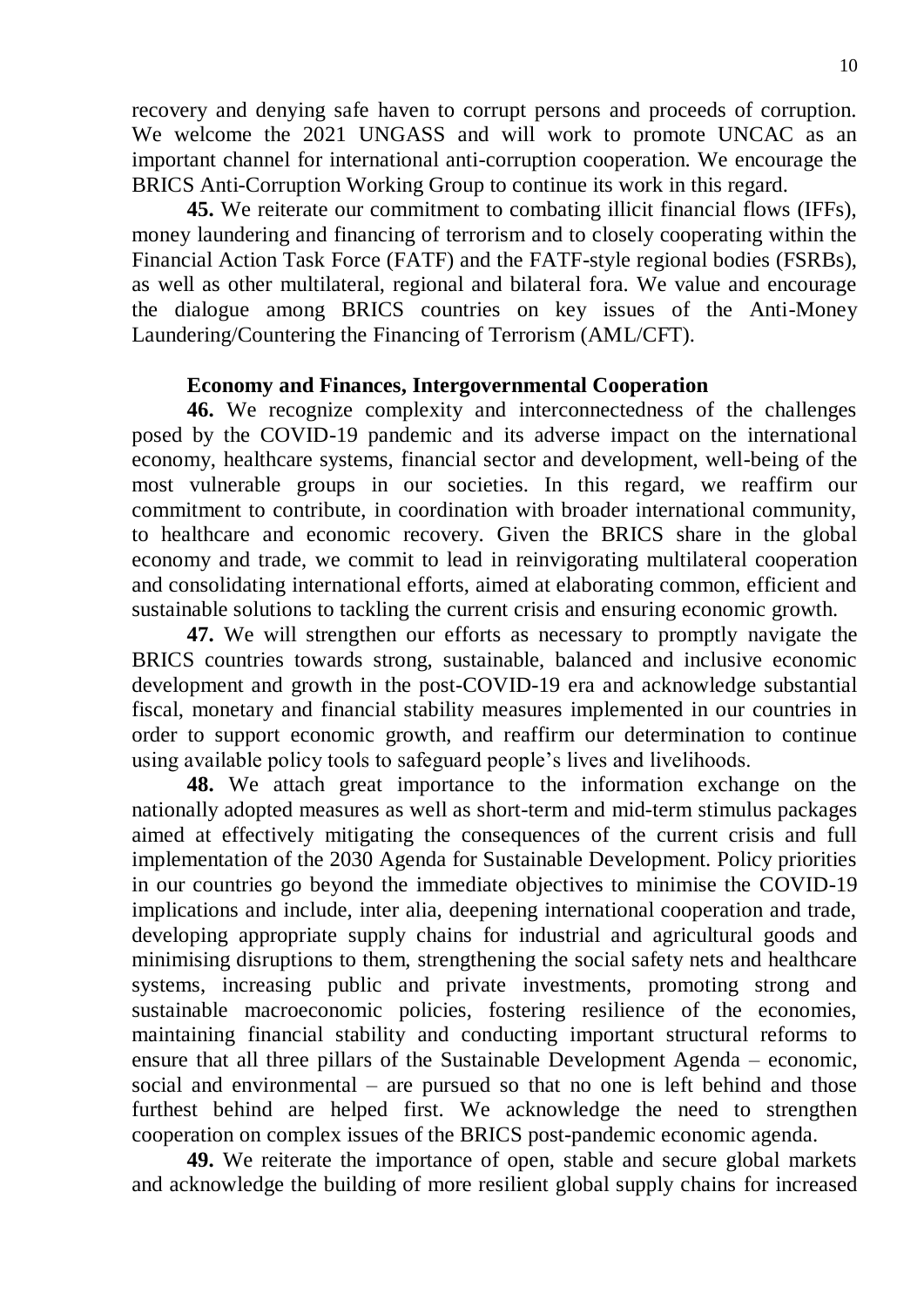production of critical health, food and other industrial and agricultural products at the national level and in our respective regional contexts, consistent with WTO rules. We call on all WTO members to ensure that all COVID-19 related measures are targeted, proportionate, transparent and temporary and do not create unnecessary barriers to trade or disruption to global supply chains, and are consistent with WTO rules. We welcome strengthening international cooperation in all these sectors. We will continue to explore concrete ways to facilitate the movement of people in a way that does not impede our efforts to protect public health.

**50.** Valuing the continued role of the G20 as the premier forum for international economic cooperation and coordinated action to overcome the current global challenges, we commit to continue coordination and collaborative efforts within the G20 on issues of mutual interest to the BRICS countries and with the aim to advance in the G20 the interests and priorities of emerging market economies and developing countries, including the updating of the G20 Action Plan.

**51.** We reaffirm our commitment to a strong, quota-based and adequately resourced IMF at the center of the global financial safety net. We welcome the actions taken by the IMF in response to the crisis resulting from the COVID-19 outbreak. The IMF emergency financing, together with the Poverty Reduction and Growth Trust (PRGT) and the Catastrophe Containment and Relief Trust (CCRT) debt flow relief for the poorest countries, have helped the affected IMF Members address urgent balance of payments needs and mitigate the adverse health and economic impact. We call on the IMF to explore additional tools that could serve its Members' needs as the crisis evolves, drawing on relevant experiences from previous crises. Given the substantial demand for IMF financing, we keep demand on IMF resources under close review. Therefore, we look forward to expeditious actions on completing the 16th General Review of Quotas within the agreed time frame and implementing the long overdue governance reforms in the IMF.

**52.** We welcome the international efforts to provide support for low-income countries, including through the Debt Service Suspension Initiative (DSSI) and its extension by 6 months. We encourage the MDBs, including the World Bank, to go further on their collective efforts in supporting the DSSI. We strongly encourage private creditors to participate in the DSSI on comparable terms when requested by eligible countries. Furthermore, we call for more attention on the risks of downgrades by Credit Rating Agencies, which affect market access and impact sovereign decisions to request debt suspension.

**53.** We acknowledge the crucial role of international trade in economic recovery and remain fully committed to a transparent, open, inclusive, nondiscriminatory and rules-based multilateral trading system, as embodied in the World Trade Organization. It is critical that all WTO Members avoid unilateral and protectionist measures, that run counter to the spirit and rules of the WTO.

**54.** We support the necessary reform of the WTO with a view to making it more resilient and effective in confronting global economic challenges and to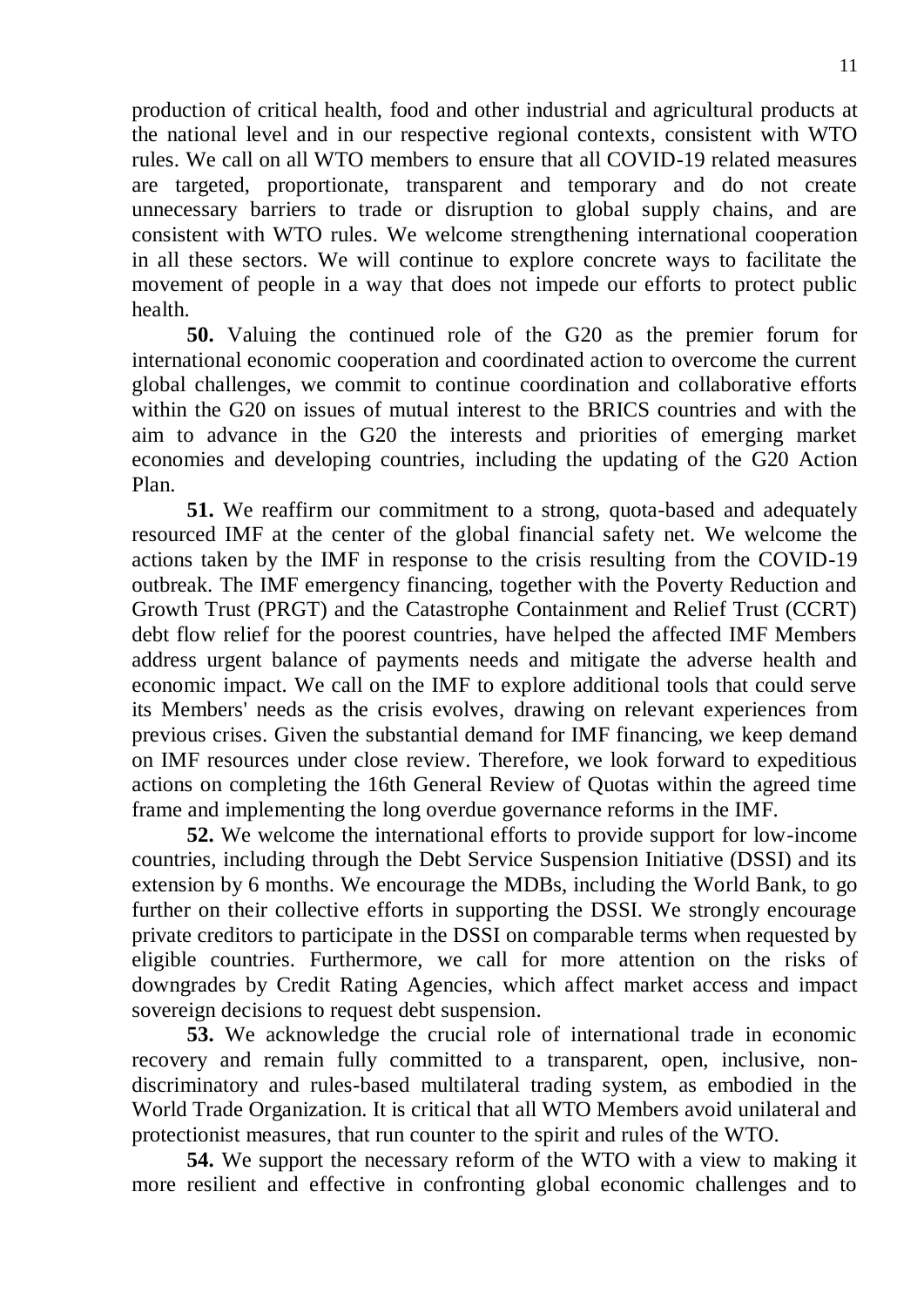improve its key functions in the interest of all WTO Members. The reform must, inter alia, preserve the centrality, core values and fundamental principles of the WTO, and consider the interests of all members, including developing countries and LDC, recognizing that the majority of WTO members are developing countries. We urge all WTO Members to engage constructively in addressing the need for expeditious restoration of the full-strength Appellate Body. We acknowledge, in this regard, the Joint Statement by BRICS Trade Ministers on Multilateral Trading System and the WTO Reform.

**55.** We note the progress in the implementation of the Strategy for BRICS Economic Partnership 2020 and underline its role in expanding our cooperation. We welcome the adoption of the Strategy for BRICS Economic Partnership for the period 2021-2025 as a key guideline for enhancing BRICS cooperation in trade, investment and finance, digital economy and sustainable development, to facilitate the speedy economic recovery and increase living standards in the BRICS countries. We will also continue implementing, as appropriate, the BRICS Action Agenda on Economic and Trade Cooperation to guide our economic and trade cooperation.

**56.** We welcome the adoption of the BRICS Understanding on Investment Facilitation, which emphasized upon the voluntary actions for enhancement of transparency, improvement of efficiency and promotion of cooperation by BRICS countries as a way forward to promotion of investment for sustainable development. We also take note of the improvement of business environment for MSMEs. In this regard we welcome the adoption of the Guidelines for Promoting Effective Participation of MSMEs in International Trade that promotes MSMEs integration in global value chains and their operation performance. We recognize that appropriate instruments aimed at creating the favorable environment for investments at the domestic, intra-BRICS and international levels may promote international trade, sustainable development and inclusive growth.

**57.** We recognize the importance of strengthening infrastructure data-sharing to better identify investment opportunities, leverage private sector investments and meet the infrastructure investment needs of BRICS countries. In this regard, we acknowledge the initiative on exploring sharing relevant and already existing national data on infrastructure investment projects into a common Data Room on a voluntary basis. We take note of the progress made by the BRICS Taskforce on PPP and Infrastructure and look forward to further cooperation among BRICS countries and to possible modalities of NDB's engagement in this initiative.

**58.** We commend the NDB for providing financial resources to reduce human, social and economic losses caused by the coronavirus outbreak and to restore economic growth in the BRICS countries. We underscore timely measures taken by the NDB in order to combat the COVID-19 pandemic and its consequences embodied in the Emergency Assistance Program aimed to provide up to USD 10 billion for Emergency Loans to its member countries.

**59.** We commend the NDB's remarkable achievements made in the last 5 years and express our appreciation to the first President of the NDB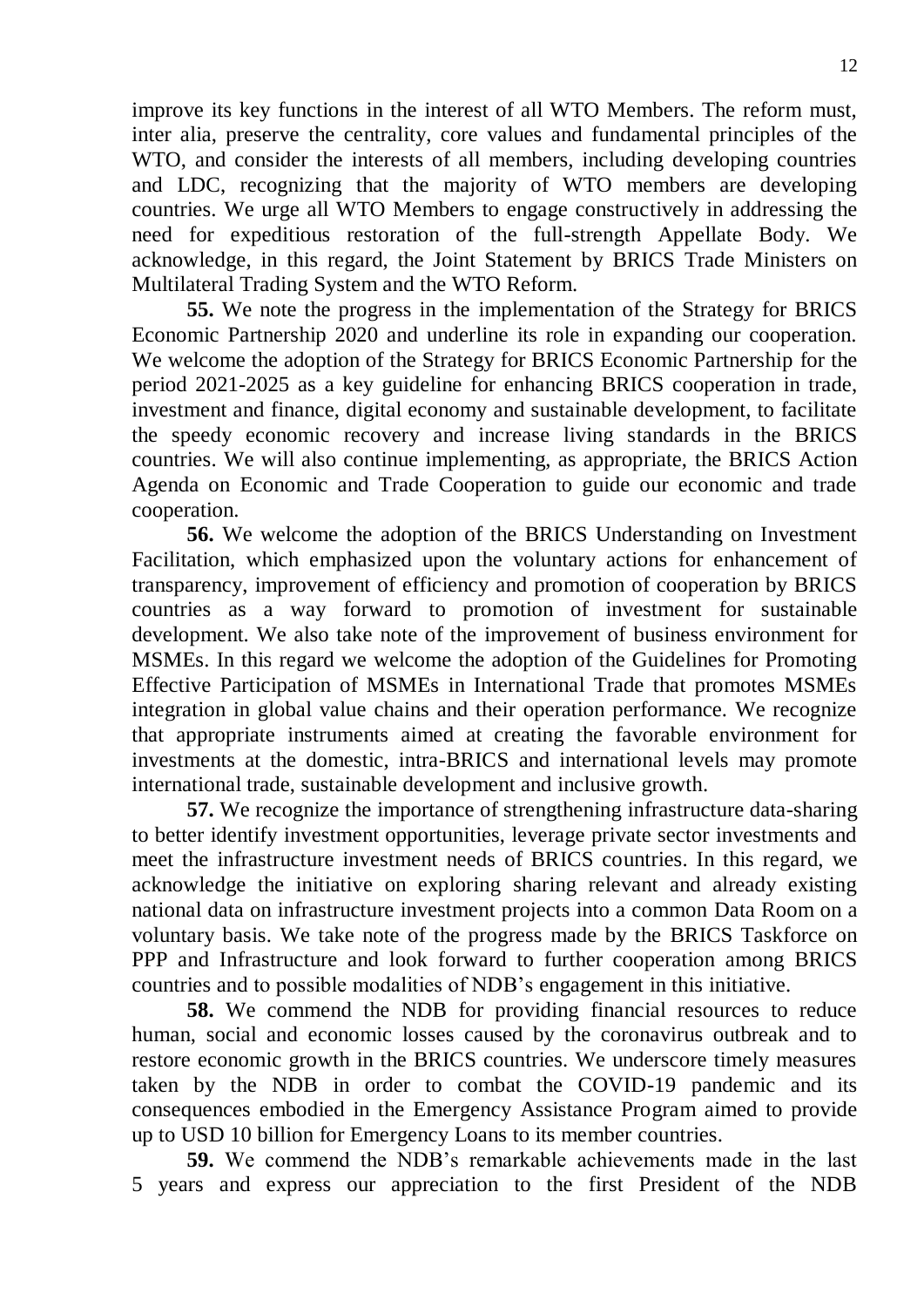Mr. Kundapur Vaman Kamath for his strong leadership in this institution during his tenure. We welcome Mr. Marcos Troyjo as the new President of the NDB and look forward to the Bank continuing its institutional development under his leadership. We welcome the opening of the NDB Eurasian Regional Center in Moscow – the third NDB regional office – and look forward to opening the NDB regional office in India next year.

**60.** We support the NDB membership expansion process based on relevant decisions by the NDB Board of Governors. This will strengthen the NDB's role as a global development finance institution and further contribute to the mobilization of resources for infrastructure and sustainable development projects in Bank's member states. The process of expansion should be gradual and balanced in terms of geographic representation in its membership as well as supportive of the NDB's goals of attaining the highest possible credit rating and institutional development. We welcome the launch of the formal negotiations with potential candidates based on these principles and work towards the timely expansion of NDB's membership.

**61.** We acknowledge the progress made in effecting the amendments to update the Contingent Reserve Arrangement (CRA) documents and the efforts of the BRICS countries' central banks in augmenting the analytical support to the CRA. We welcome the BRICS Economic Bulletin as an annual analytical document to support CRA. We welcome the successful conclusion of the third test run with advance payment as the added element of complexity.

**62.** We commend continuing work on the national payments systems' cooperation, in particular, the creation of the BRICS Payments Task Force (BPTF) and look forward to further progress on this track.

**63.** We welcome the establishment of the BRICS Rapid Information Security Channel (BRISC) to allow the BRICS countries' central banks to exchange information on cyber threats and share experience in countering cyber attacks in the financial sphere.

**64.** We note the progress achieved in establishing a BRICS Local Currency Bond Fund and look forward to its operation.

**65.** We reiterate the need to promote industrial growth and welcome further advancement of our trade and investment cooperation, including within the framework of the BRICS Partnership on New Industrial Revolution (PartNIR). We encourage mutually beneficial cooperation among BRICS countries and UNIDO on assessing the establishment of a Centre for Industrial Competences through follow up discussions as appropriate, and note China's initiative to establish a BRICS Partnership on New Industrial Revolution Innovation Center.

**66.** We recognize the role of the digital economy as an important tool for modernization and transformation of the industry, promotion of inclusive economic growth, support of seamless global trade and business conduct, and thus helping BRICS national economies to meet the Sustainable Development Goals. At the same time we acknowledge the challenges arising from the unprecedented growth of digital technologies and e-commerce, and emphasize the need for a dedicated focus on overcoming the digital divide and to support developing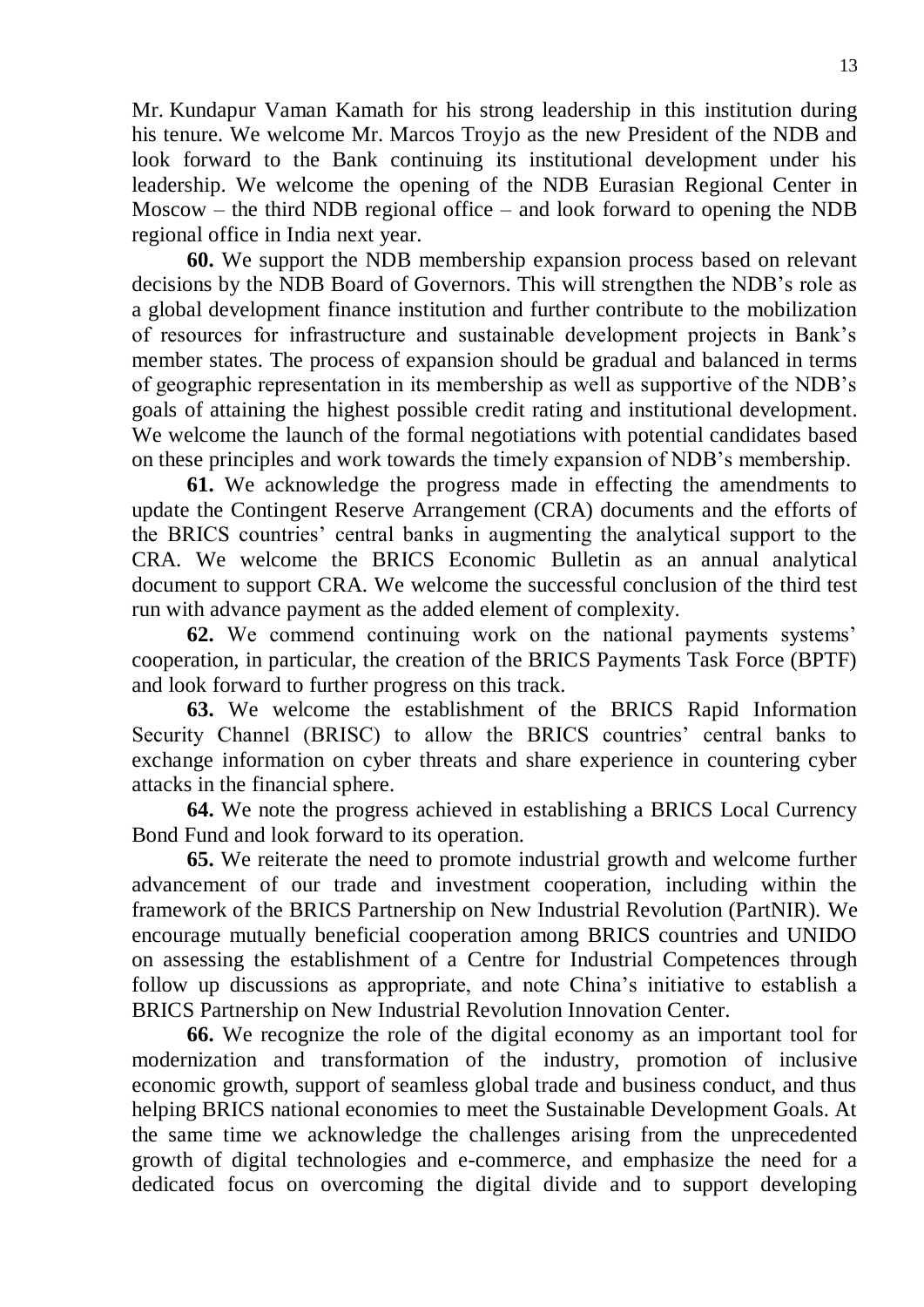countries to address its socio-economic implications. In the context of accelerated development of the e-commerce sector and increased volume of onlinetransactions worldwide, we will enhance our cooperation through the BRICS Ecommerce Working Group. We recognize the potential for establishing a workstream to examine the experience of BRICS and other countries, as well as international associations in the field of consumer protection in e-commerce and create a basis for exploring the development of a practical framework for ensuring consumer protection in the BRICS countries, including through pilot projects and initiatives.

**67.** We reiterate our willingness to further deepen international cooperation in the field of energy on the basis of equality, non-discrimination and full respect for sovereignty and national interests, noting the pivotal role of energy in promoting sustainable development. Ensuring access to affordable, reliable, sustainable and modern energy for all remains the priority of international energy policy and we intend to enhance cooperation to combat energy poverty. We emphasize that sustainable and efficient use of all energy sources, energy efficiency and technology deployment are essential for each country's energy transitions, and for building reliable energy systems and strengthening energy security. We emphasize the importance of BRICS countries greater contribution to the global energy agenda in line with their share in the world energy production and consumption.

**68.** We will enhance strategic partnership in energy by fostering trade in energy related goods, promoting technological cooperation, facilitating mutual investments, exchanging views on regulations and energy policies. We welcome the informal consultations among BRICS states on topical energy issues and discussions in international organizations and fora. We will enhance this dialogue in order to promote BRICS countries interests on the global scale. We welcome, in this regard, the adoption of Roadmap of BRICS Energy cooperation and the launch of practical cooperation within BRICS Energy Research Cooperation Platform (ERCP) including the preparation of joint reports. We note the importance of widening the scope of joint research, launching joint projects and strengthening the BRICS ERCP.

**69.** We highlight the need to strengthen further BRICS cooperation in the fields of intellectual property, technical regulations, standards, metrology and conformity assessment. We commend the collaboration between our national IP Offices and the outcomes of cooperation among BRICS countries under the Working Mechanism on Technical Regulation, Standards, Metrology, Conformity Assessment and Accreditation and reaffirm the importance of further cooperation.

**70.** We commend the progress of BRICS countries in tackling new challenges in urban areas and note the contribution of the BRICS Urbanization Forum towards these efforts.

**71.** Recognizing tourism as an important driver for the BRICS countries' economies, we acknowledge negative impacts of the COVID-19 pandemics on the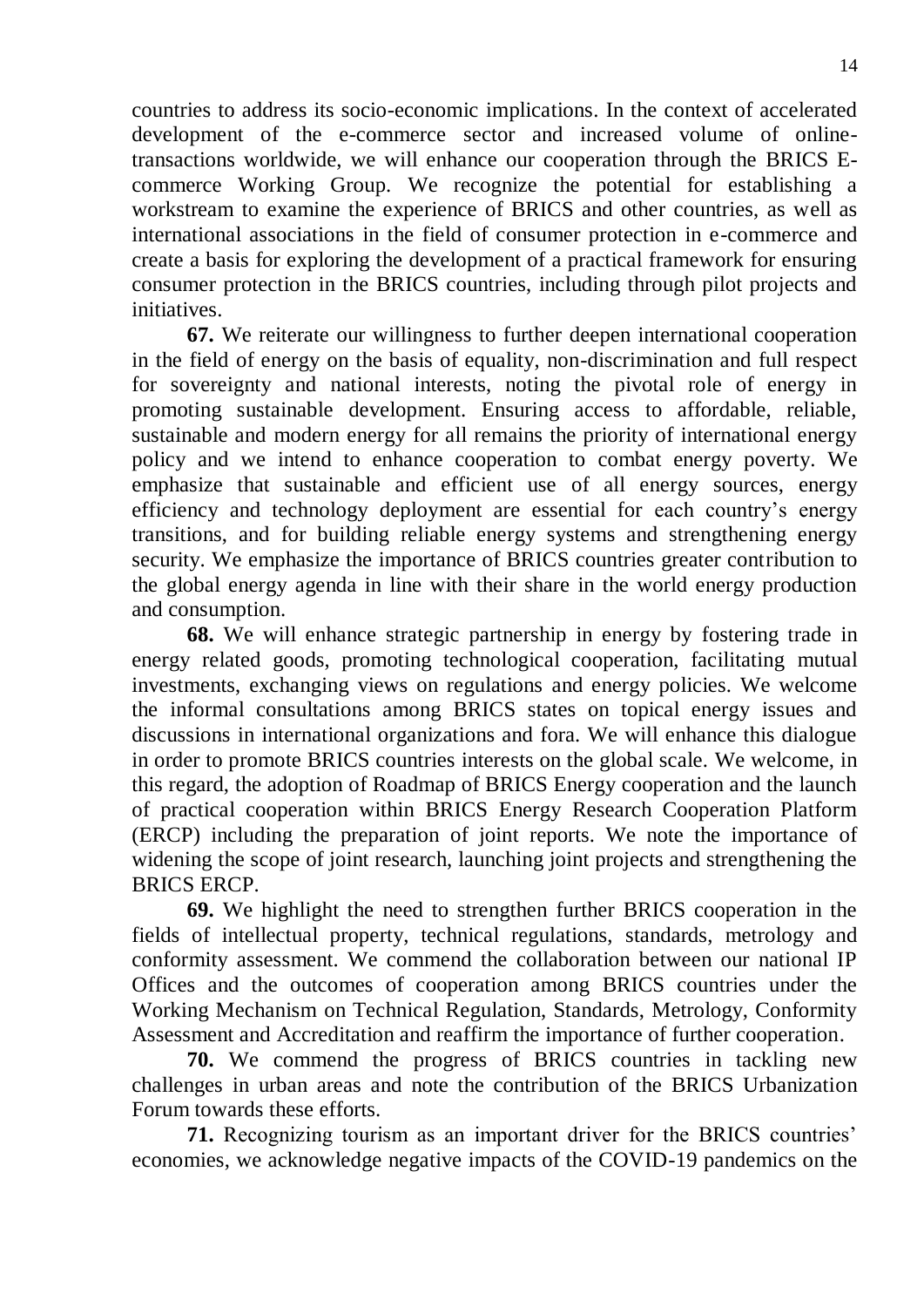tourism industry and welcome further BRICS dialogue on cooperation in the field of tourism.

**72.** We recall that our countries produce more than a third of the global agricultural output and emphasize BRICS role and responsibility in ensuring the sustainability of the agriculture and food sector, global food security and nutrition. We emphasize the importance of a targeted, proportionate, transparent, timely and consistent with WTO rules approach when taking urgent response measures in connection with the spread of COVID-19 and minimizing the impact of these measures on the functioning of global food supply chains and the stability of agricultural markets consistent with national requirements. We commit to withdraw such measures as soon as they are no longer needed to fight the COVID-19.

**73.** We will reinforce the resilience of agriculture, rural areas and farmers in light of the effects of the COVID-19 pandemic through deepening agricultural cooperation including South-South and the promotion of comprehensive development of rural areas, through forms of support compatible with WTO rules on agriculture. Rural development is of great significance to the balanced improvement of the world agricultural production, food security and the implementation of sustainable goals in agriculture. We acknowledge the importance of avoiding food loss and waste and encourage joint efforts towards the reduction of food loss and waste.

**74.** Recalling all BRICS Leader's Declarations since Ufa (2015), we reiterate our commitment to further enhance BRICS cooperation in addressing the challenges to health and human well-being including through developing effective joint responses to the continuing spread of major diseases (HIV/AIDS, TB, malaria and others) and the emergence of infections with a pandemic potential. We welcome the efforts of States in developing and implementing policies and initiatives regarding the fight against the COVID-19 pandemic that are fit for their specific national situations. In this regard we recall the decision in the Johannesburg Declaration (2018) to establish the BRICS Vaccine Research and Development Centre and encourage its timely and effective operationalization. We also welcome issuing the Review of the BRICS countries measures in the field of healthcare to counter the spread of the coronavirus disease and note Russia's proposal to set up a BRICS Integrated Early Warning System for preventing mass infectious diseases risks for future consideration and discussion. We recognize the fundamental role of the United Nations system, including the WHO, in coordinating the comprehensive global response to COVID-19 pandemic and the central efforts of States therein. We stress, in this regard, the importance of enhancing BRICS countries' positive contribution to international public health security, the need to pursue coordinated and decisive actions, both individually and collectively.

**75.** We take note of the progress made under the BRICS Science, Technology and Innovation (STI) Framework Programme, which attracted multiple BRICS funding agencies and more than hundred BRICS projects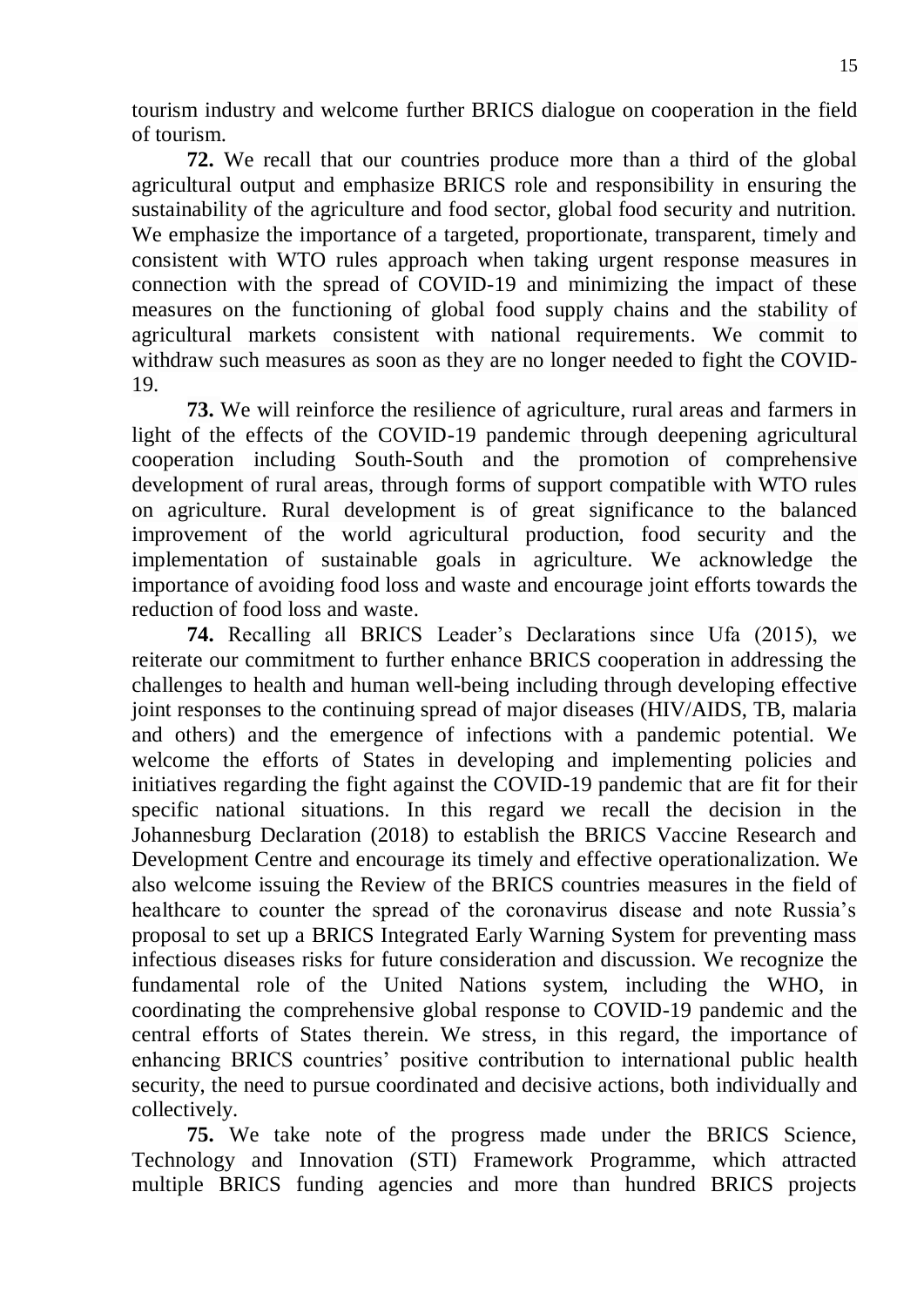supported in different thematic areas. This has facilitated networking of BRICS research organizations and scientists to work together and develop affordable solutions for common societal challenges. We recognize the importance of BRICS STI Cooperation in counteracting the spread and the impacts of COVID-19, including launching of a special joint R&D Call under BRICS STI Framework Programme and online experts exchanges. We acknowledge the progress achieved by the BRICS STI Steering Committee under the BRICS STI Architecture, especially on the thematic working groups.

**76.** We emphasize the crucial role of education for enhancing human capital, for the re-skilling and up-skilling of people in the post-COVID 19 recovery, achieving sustainable development and allowing for an inclusive economic growth. We are committed to enhancing cooperation particularly in the field of TVET and higher education, through best practices exchanges of knowledge and expertise, including in digital technologies for distant and blended learning, which have become necessary tools for the provision of high quality, steadily accessible education.

**77.** We remain committed to enhancing international cooperation to put an end to tax avoidance strategies that exploit gaps and mismatches in tax rules. We are committed to promoting efforts on improving compliance with internationally agreed standards on tax transparency and exchange of information and look forward to further progress in information sharing for improvement of our tax authorities' abilities and technical capacity to deter, detect and disrupt illicit financial flows, tax evasion and tax avoidance.

**78.** We note the progress in cooperation among the BRICS countries' competition authorities, aimed at ensuring conditions for fair competition in priority markets and those critical for socio-economic development, improving competition policy and enforcement. We note the extension of the Memorandum of Understanding between the BRICS Competition Authorities on cooperation in the field of competition law and policy. We acknowledge the BRICS International Competition Law and Policy Center activities. We note the holding of the VII BRICS International Competition Conference in China in 2021.

**79.** We underline the importance of the BRICS national statistical agencies continuing their collaboration on methodological approaches to ensure their comparability and in this regard look forward to close intra-BRICS engagement on a regular basis.

**80.** We recommit to the implementation of the 2030 Agenda for Sustainable Development and recognize that eradicating poverty in all its forms and dimensions, including extreme poverty is the greatest global challenge and an indispensable requirement for sustainable development. We recognize that many developing countries in Africa, Asia and Latin America will also take longer to recover from the COVID-19 and its associated implications. We call on donor countries to honour their Official Development Assistance (ODA) commitments, and to facilitate capacity building and the transfer of technology to developing countries together with additional development resources.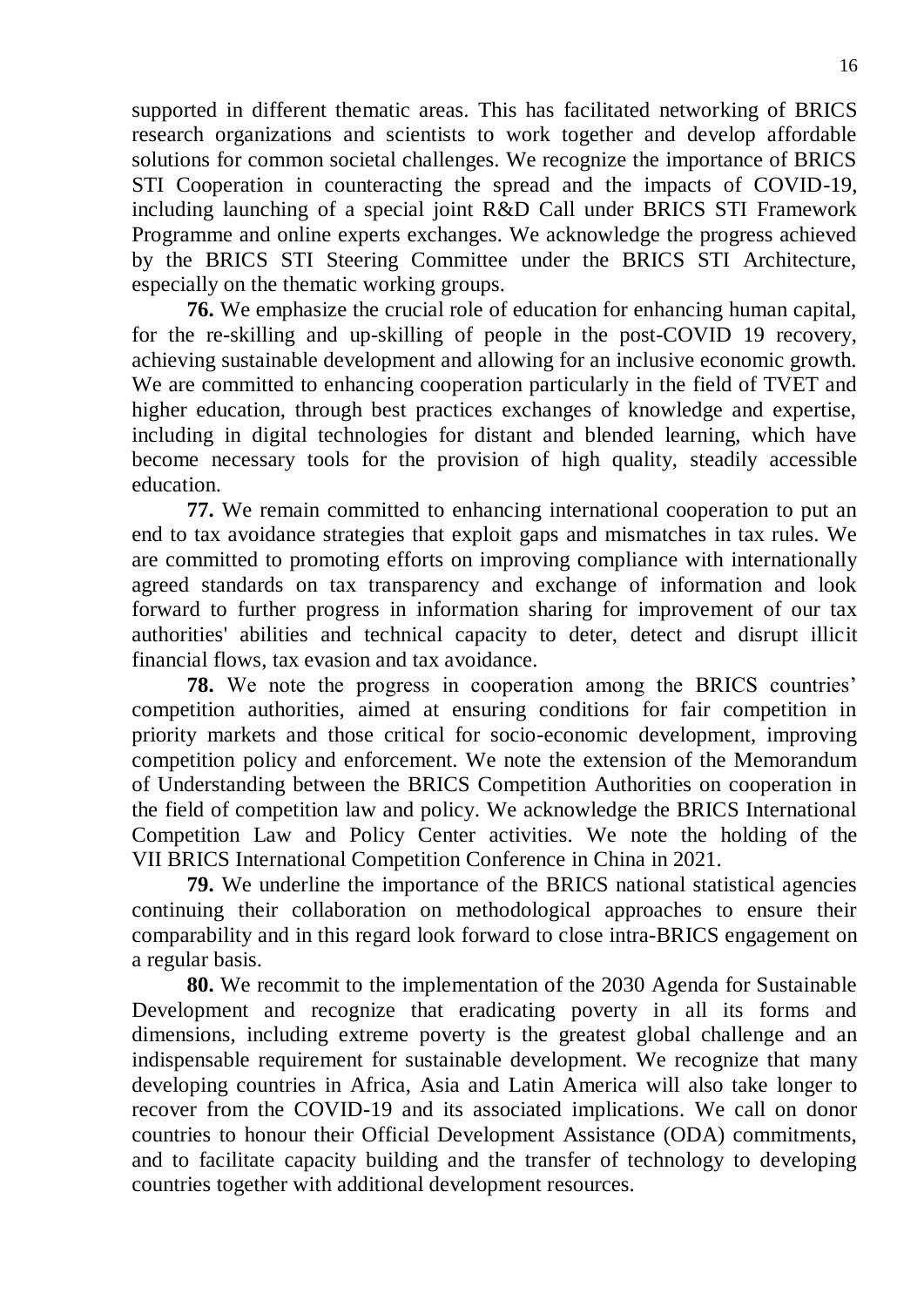**81.** We reiterate the importance of continuous dialogue among BRICS countries in the field of disaster management and acknowledge the outcomes of the BRICS Joint Task Force on Disaster Risk Management Meeting and encourage further cooperation in this area.

**82.** We reiterate our commitment to the implementation of the Paris Agreement adopted under the principles of the United Nations Framework Convention on Climate Change (UNFCCC), including the principle of common but differentiated responsibilities and respective capabilities, in the light of different national circumstances. We urge developed countries included in Annex II to scale up the provision of financial, technical, technological and capacity-building assistance to developing countries to support mitigation and adaptation action. We also acknowledge in this respect the Statement of the 6th BRICS Ministers of Environment Meeting on 30 July 2020. We welcome the progress within the BRICS Environmentally Sound Technology (BEST) Platform, including the initiative to establish the BEST Platform "matrix". We look forward to further strengthening cooperation on environmental issues, in particular combating marine plastic litter as a key focus of the BRICS Clean Rivers Programme.

**83.** We acknowledge the importance of working together towards the development and the adoption of the Post-2020 Global Biodiversity Framework at the 15th Conference of the Parties to the Convention on Biological Diversity (CBD COP15), including implementation of support mechanisms, in a way that addresses, in a balanced manner, the conservation of biodiversity, the sustainable use of its components and the fair and equitable sharing of the benefits arising from the utilization of genetic resources.

**84.** We call for enhanced intra-BRICS cooperation, including in relevant multilateral fora, to jointly combat customs offenses, develop customs technologies and cooperate in capacity building. We welcome the substantial progress made in the implementation of the Strategic Framework of BRICS Customs Cooperation. We are also encouraged by the significant strides that have been made in pursuing technical consensus on the Agreement on Cooperation and Mutual Administrative Assistance in Customs Matters and welcome its early conclusion.

**85.** We express our support to enhancing interactions within the framework of BRICS Business Council as an effective way to forge closer business linkages between the BRICS countries, including in trade promotion, investments, infrastructure development, digital economy and exchanges of best practices in the fields of energy, effective regulation, responsible business conduct, development financing. We also welcome the activities of the BRICS Interbank Cooperation Mechanism, including the progress in developing the principles for the BRICS development institutions' responsible financing and efficient green finance mechanisms.

**86.** We further welcome the adoption of the Declaration on the establishing of the BRICS Women's Business Alliance (WBA) which provides a solid platform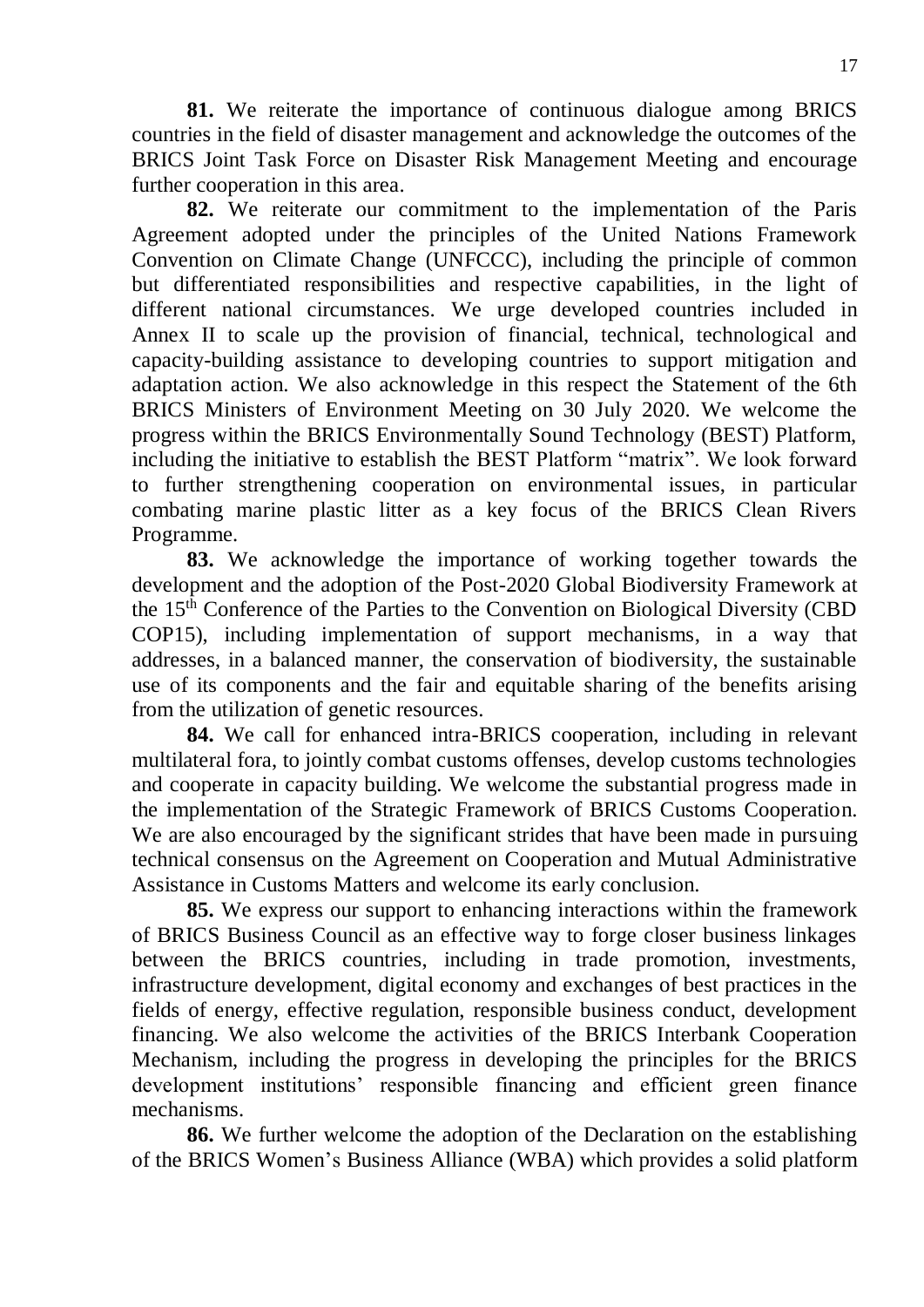for promotion of women's economic empowerment in the BRICS countries aiming at expanding the role of women as drivers of economic growth.

## **Cultural and People-to-People Exchanges**

**87.** We reaffirm the importance of BRICS people-to-people exchanges in enhancing mutual understanding, friendship and cooperation among our nations and peoples. We note with satisfaction, in this regard, that under the Russian BRICS Chairmanship, despite the pandemic-related limitations, activities in the fields of local governance, culture, sports, arts, films, youth and academic exchanges continued largely uninterrupted, which contributed to making substantive progress in this pillar. We encourage further diversified initiatives and activities.

**88.** We emphasize the importance of BRICS parliamentary exchanges and take note with satisfaction of the BRICS Parliamentary and Young Parliamentarians' Fora in 2020. We look forward to further strengthening BRICS parliamentary cooperation and its contribution to enhancing BRICS partnership. We also acknowledge the holding of the BRICS Friendship Cities and Local Government Cooperation Forum, II BRICS Municipal Forum, as well as related grass-roots initiatives.

**89.** We commend the outcomes of the BRICS Chief Justices Forum, which discussed the protection of rights and interests of economic actors, entrepreneurs and consumers through measures of administrative judicial procedure and adapting court mechanisms to the new realities of the "digital age".

**90.** We take note of the outcomes of II Formal Meeting of the BRICS Supreme Audit Institutions Heads and recognize the significance of advancing BRICS cooperation in this realm, including within the International Organization of Supreme Audit Institutions (INTOSAI), in the spirit of inclusiveness, openness and mutually beneficial knowledge sharing.

**91.** We commend the progress in cultural cooperation and acknowledge its role in enhancing understanding between peoples. We welcome the outcomes of the V Meeting of the BRICS Ministers of Culture and look forward to further exchanges in the various ongoing initiatives in the field of culture and preservation of cultural heritage, including between our national museums, libraries, art galleries and theatres, among others. We note with satisfaction the organization of the V BRICS Film Festival. We take note of Russia's initiative on the establishment of a BRICS Working Group on Culture.

**92.** We welcome the First BRICS Sports Ministers Meeting and the adoption of the Memorandum of Understanding on Cooperation in the field of Physical Culture and Sports. We look forward to further dynamic collaboration in sports between BRICS countries, acknowledging, inter alia, the importance of annual BRICS Sports Games. In this context we look forward to China to host Beijing Winter Olympic Games.

**93.** Being committed to upholding continuity of BRICS partnership for the benefit of prosperity and friendship of future generations of our countries and our youth, we recognize the vast potential and stress the importance to further develop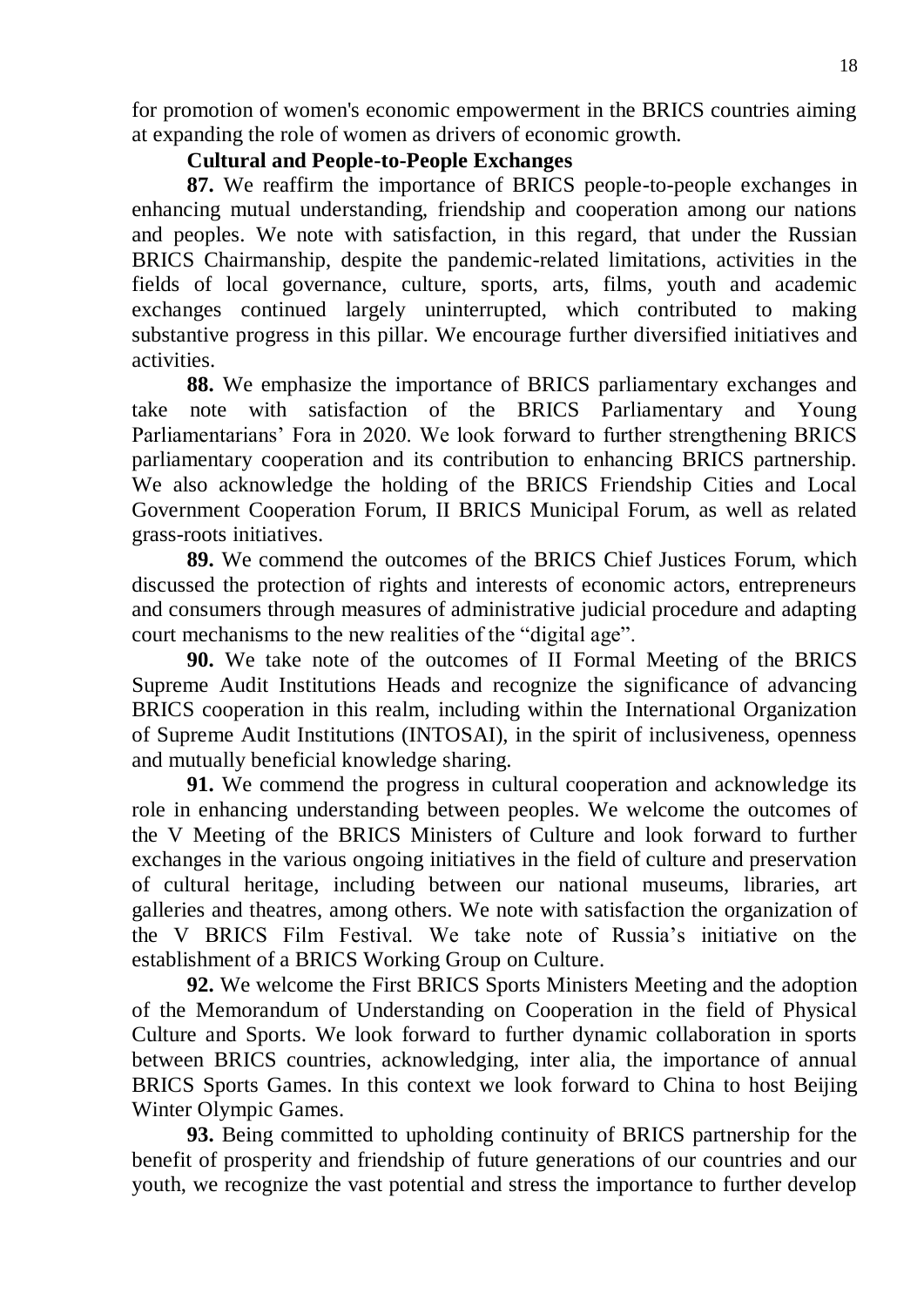BRICS youth exchanges, including in such areas as science, innovation, energy, ICTs, volunteerism and entrepreneurship. We note with satisfaction the holding of the Meetings of BRICS Youth Officials, BRICS Young Diplomats and Young Scientists Fora, and other informal youth related initiatives, including BRICS Youth Energy Summit and cooperation within the framework of BRICS Youth Energy Agency and the IV International BRICSMATH.COM online mathematics competition for school students and the encouraging participation in it of children of all five countries. We welcome the upcoming annual BRICS Youth Summit.

**94.** We note with satisfaction the holding of the BRICS Ministers of Education Meeting and commend the progress in our education cooperation. We encourage consolidation of the BRICS Network University and BRICS University League so as to provide synergetic engagement of their activities. We welcome deepening Network University members' cooperation aimed at building the universities' capabilities and strengthening their role in driving the digital transformation and leveraging innovations to provide quality education, increase economic growth and expand prosperity.

**95.** We commend the outcomes of the Meetings of the BRICS Think Tank Council (BTTC) and BRICS Academic Forum, acknowledging the progress made towards strengthening BRICS expert dialogue and exchanges among academic community to promote future-oriented research policy analysis and knowledgesharing. In this regard the BTTC should continue to improve its internal mechanism and strengthen its connection with BRICS governmental sectors and other institutions including the NDB and the BRICS Business Council. We note the holding of the BRICS Civil Forum and acknowledge launching the BRICS Solutions Awards.

**96.** India, China, South Africa and Brazil commend Russian BRICS Chairmanship in 2020 and express their gratitude to the government and people of Russia for holding the XII BRICS Summit.

**97.** Brazil, Russia, China and South Africa extend full support to India for its BRICS Chairmanship in 2021 and the holding of the XIII BRICS Summit.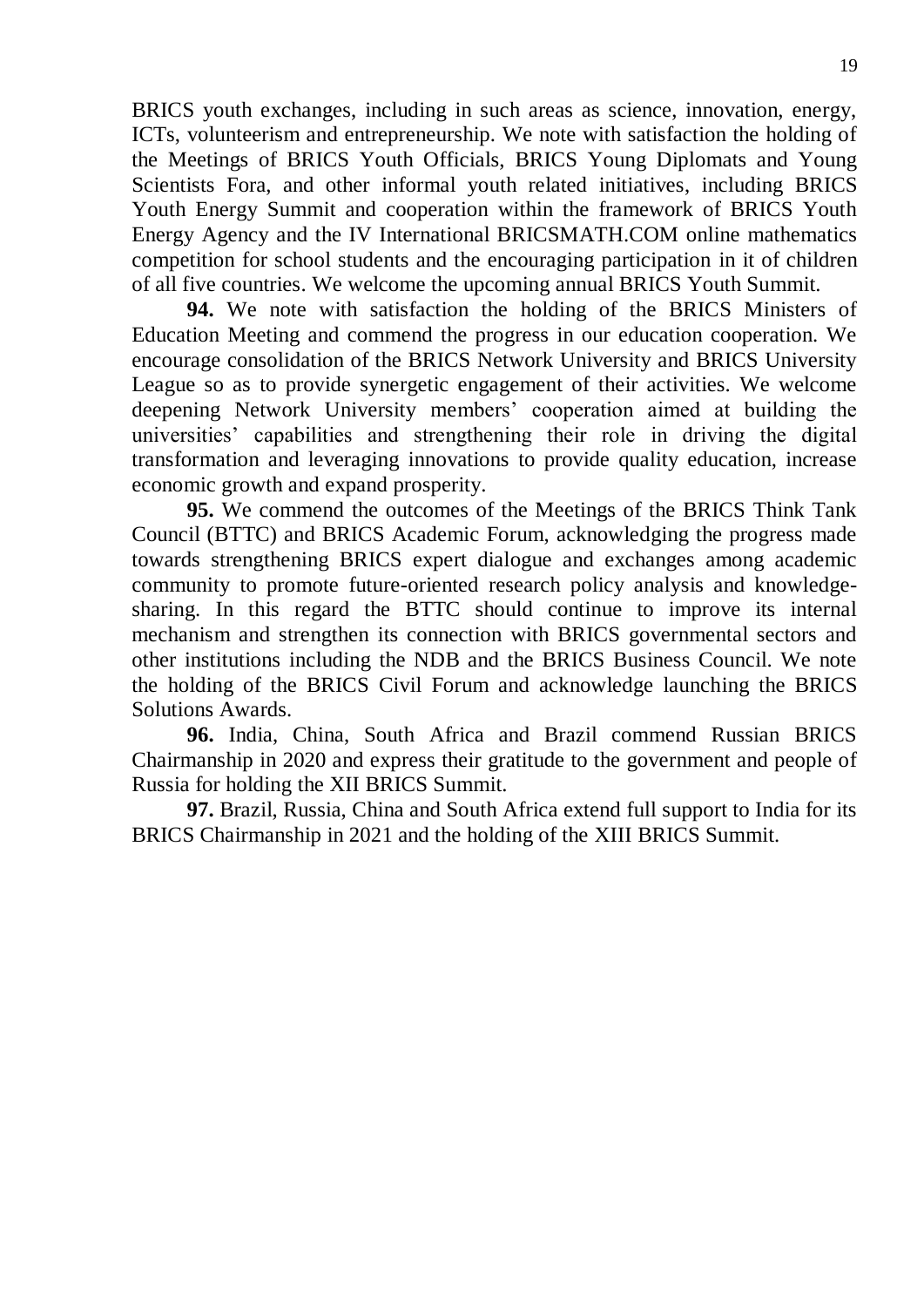#### **Annex 1: BRICS Cooperation Outcomes**

**The following outcomes, initiatives or documents have been adopted or signed**:

1. Declaration of the Heads of the BRICS Competition Authorities (19 May 2020);

2. Extension of Memorandum of Understanding between the BRICS Competition Authorities on cooperation in the field of competition law and policy (19 May 2020);

3. Joint Communiqué of the Meeting of the Heads of BRICS Tax Authorities (29 May 2020);

4. BRICS Understanding on Investment Facilitation (23 July 2020);

5. Guidelines for Promoting Effective Participation of MSMEs in International Trade (23 July 2020);

6. Joint Communiqué of the  $10<sup>th</sup>$  Meeting of the BRICS Trade Ministers (23 July 2020);

7. Joint Statement by BRICS Trade Ministers on Multilateral Trading System and the WTO Reform (23 July 2020);

8. Statement of the BRICS Competition Authorities on COVID-19 (23 July 2020);

9. Joint Statement of the 6<sup>th</sup> Meeting of BRICS Ministers of Environment (30 July 2020);

10. Joint Communiqué of the 4<sup>th</sup> Meeting of the BRICS Anti-Drug Working Group (12 August 2020);

11. Declaration of BRICS Ministers of Industries on strengthening cooperation in the area of the New Industrial Revolution (24 August 2020);

12. Memorandum of Understanding on BRICS cooperation in the field of Physical Culture and Sport (25 August 2020);

13. Joint Statement of the Deputy Ministers of Foreign Affairs/Special Envoys on the Middle East and North Africa (MENA) (26 August 2020);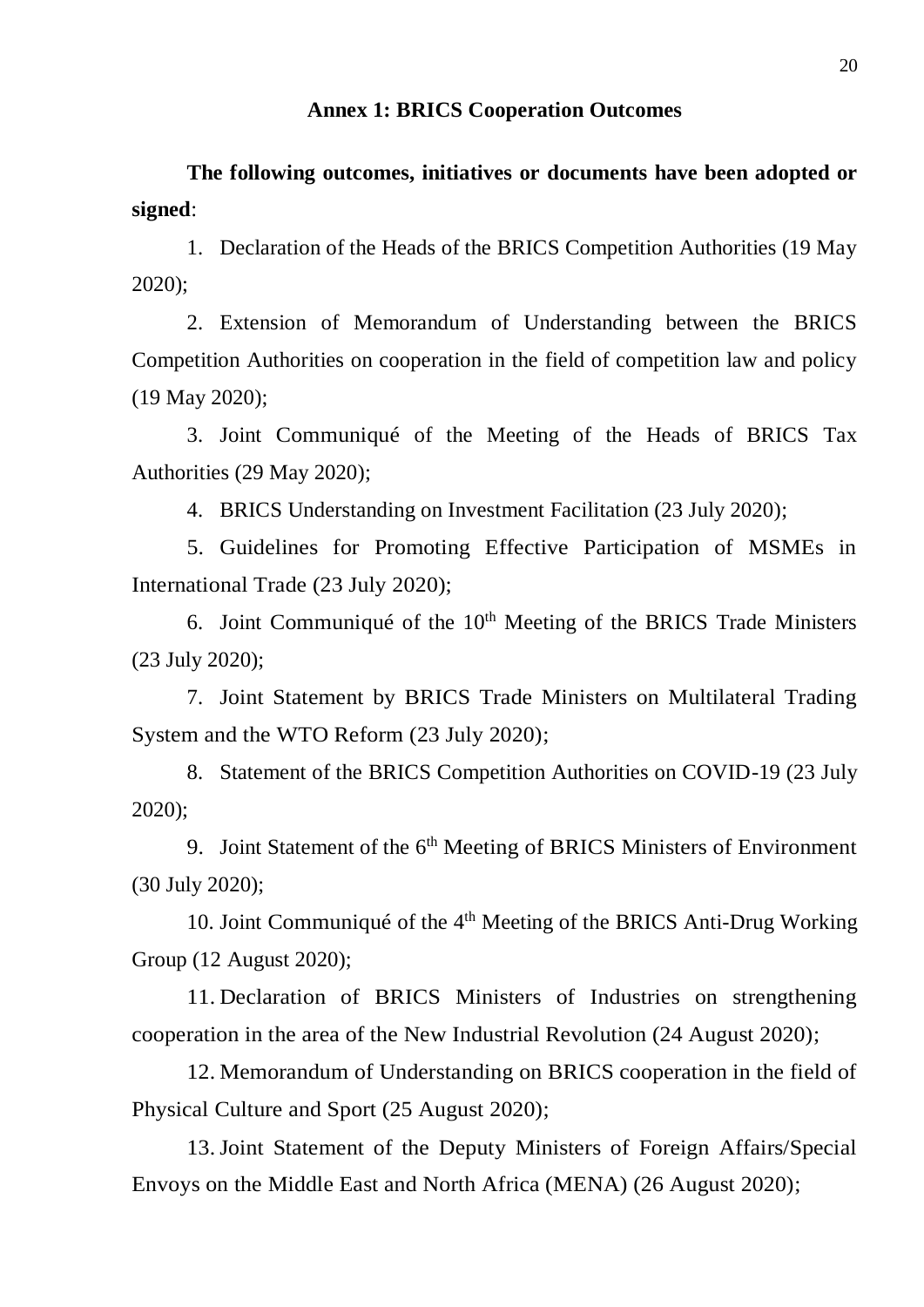14. Declaration of the  $5<sup>th</sup>$  Meeting of BRICS Ministers of Culture (3 September 2020);

15. Media Statement of the Stand-Alone Meeting of the BRICS Ministers of Foreign Affairs / International Relations (4 September 2020);

16. Declaration of the 6<sup>th</sup> Meeting of BRICS Ministers of Communications (17 September 2020);

17. Declaration of the  $10<sup>th</sup>$  Meeting of BRICS Ministers of Agriculture and Agrarian Development (23 September 2020);

18. Joint Statement of the IX Meeting of BRICS TB Research Network (2 October 2020);

19. Joint Statement of the Meeting BRICS Ministers of Labor and Employment (9 October 2020);

20. Joint Communiqué of the Meeting of BRICS Ministers of Energy (14 October 2020);

21. Road Map for BRICS Energy Cooperation up to 2025 (14 October 2020);

22. BRICS Energy Report (15 October 2020);

23. BRICS Energy Technology Report (15 October 2020);

24. Declaration of the  $7<sup>th</sup>$  Meeting of BRICS Ministers of Education (21 October 2020);

25. Consolidated Document "BRICS Countries Measures taken in the Field of Healthcare to Counter the Spread of the Coronavirus Disease 2019 (COVID-19)" (11 November 2020);

26. BRICS Science, Technology and Innovation Declaration 2020 (13 November 2020);

27. BRICS Science, Technology and Innovation Calendar of Activities 2020-2021 (13 November 2020);

28. BRICS Science, Technology and Innovation Overview dedicated to the Five-Year Anniversary of Cooperation in Science, Technology and Innovation under the memorandum of Understanding (13 November 2020);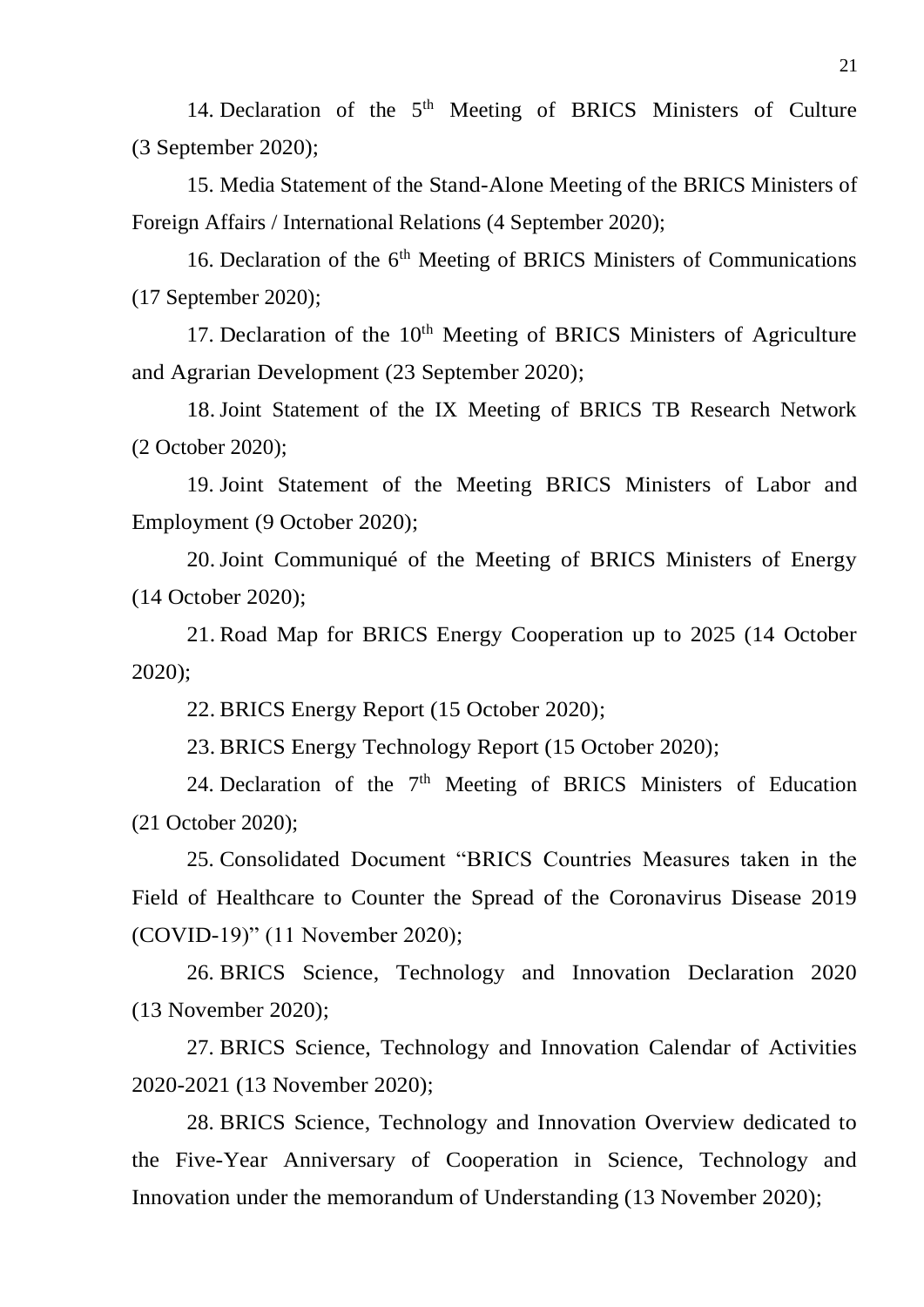29. BRICS Counter Terrorism Strategy (17 November 2020);

30. Strategy for BRICS Economic Partnership 2025 (17 November 2020);

31. Declaration of the X Meeting of BRICS Ministers of Health (16 November 2020).

**Outcomes of the other branches of government, business and people-to-people meetings:**

1. Declaration of the  $2<sup>nd</sup>$  Meeting of the Heads of the BRICS Supreme Audit Institutions (25 August 2020);

2. Joint Statement of the BRICS Chief Justices Forum (8 September 2020);

3. Declaration of the BRICS Friendship Cities and Local Government Cooperation Forum (20 October 2020);

4. Recommendations of the 12th BRICS Academic Forum to the Leaders "BRICS New Vision For A Better World" (24 October 2020);

5. Declaration of the 9th BRICS Trade Union Forum (30 October 2020);

6. Declaration on the Establishment of the BRICS Women's Business Alliance (2 November 2020);

7. Memorandum of BRICS DFIs Principles for Responsible Financing (16 November 2020).

#### **Russian BRICS Chairmanship Statements:**

1. Russian BRICS Chairmanship Statement on the Novel Coronavirus Pneumonia Epidemic Outbreak in China (11 February 2020);

2. Russian BRICS Chairmanship Statement on the Outcomes of the 6<sup>th</sup> BRICS Parliamentary Forum (2 November 2020).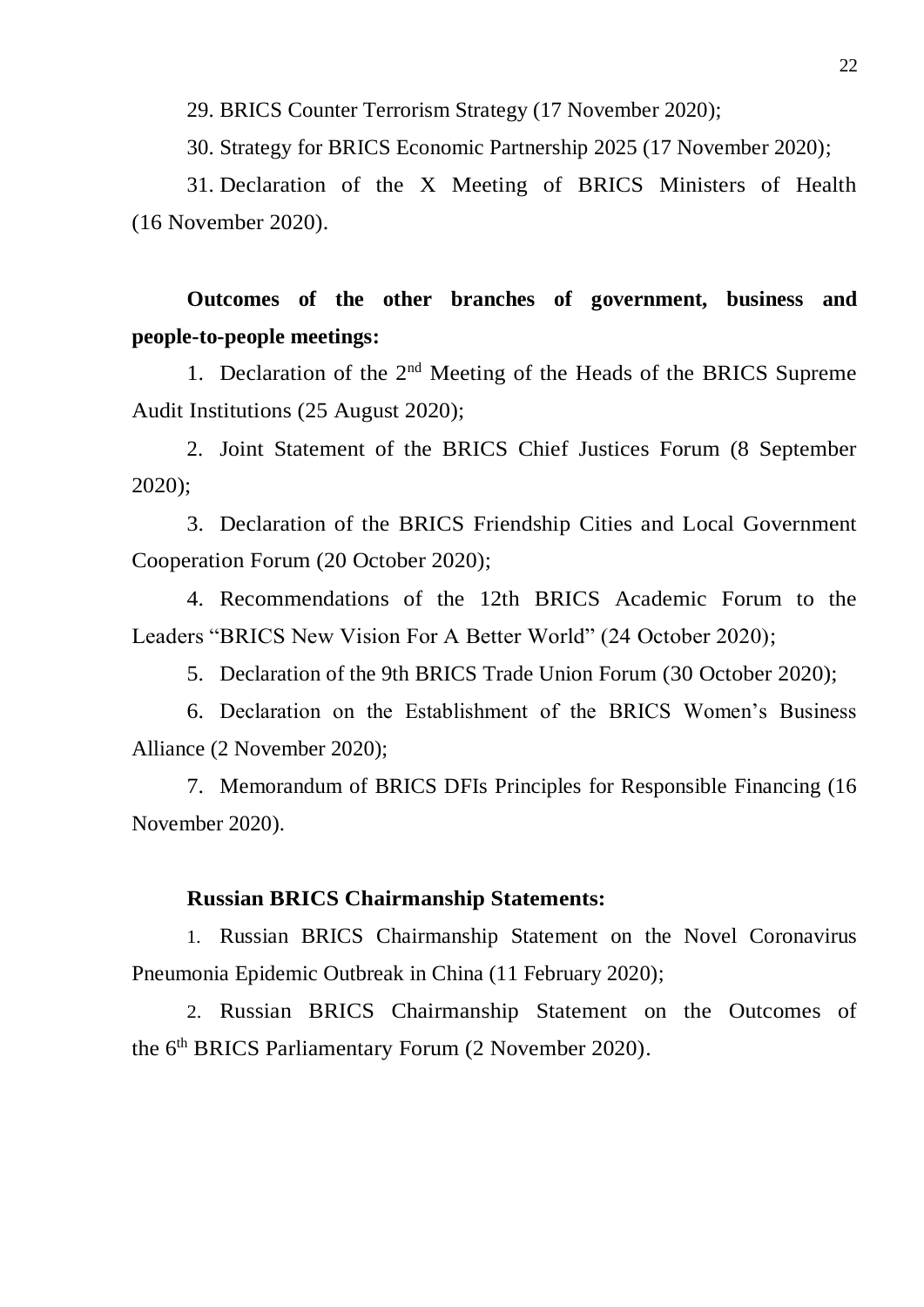## **Annex 2: Meetings held under the Chairmanship of the Russian Federation**

**The following meetings were held under Russia's BRICS Chairmanship**:

#### **LEADERS MEETINGS:**

1. XII BRICS Summit – 17 November 2020 (VTC).

#### **SHERPAS/SOUS-SHERPAS MEETINGS:**

1. 1 st Meeting of BRICS Sherpas/Sous-Sherpas – 11-13 February 2020 (St. Petersburg, Russia);

2. 2<sup>nd</sup> Meeting of BRICS Sherpas/Sous-Sherpas – 2 July 2020 (VTC);

3.  $3<sup>rd</sup> Meeting of BRICS Sherpas/Sous-Sherpas - 31 August - 2 September,$ 11 September 2020 (VTC);

4. 4<sup>th</sup> Meeting of BRICS Sherpas/Sous-Sherpas – 5-7 November, 9-13 November, 16 November 2020 (VTC).

#### **MINISTERIAL AND HEADS OF AGENCIES MEETINGS:**

1. Extraordinary Meeting of BRICS Ministers of Foreign Affairs/International Relations – 28 April 2020 (VTC);

2. Meeting of Heads of BRICS Tax Authorities – 27-28 May 2020 (VTC);

3. Meeting of Heads of BRICS Space Agencies – 15 July 2020 (VTC);

4. Meeting of BRICS Ministers of Economy and Foreign Trade – 23 July 2020 (VTC);

5. Meeting of BRICS Competition Authorities – 23 July 2020 (VTC);

6. Meeting of BRICS Ministers of Environment – 30 July 2020 (VTC);

7. Meeting of Heads of BRICS National Standardization Bodies – 19 August 2020 (VTC);

8. Meeting of BRICS Ministers of Industry – 24 August 2020 (VTC);

9. Meeting of BRICS Sports Ministers – 25 August 2020 (VTC);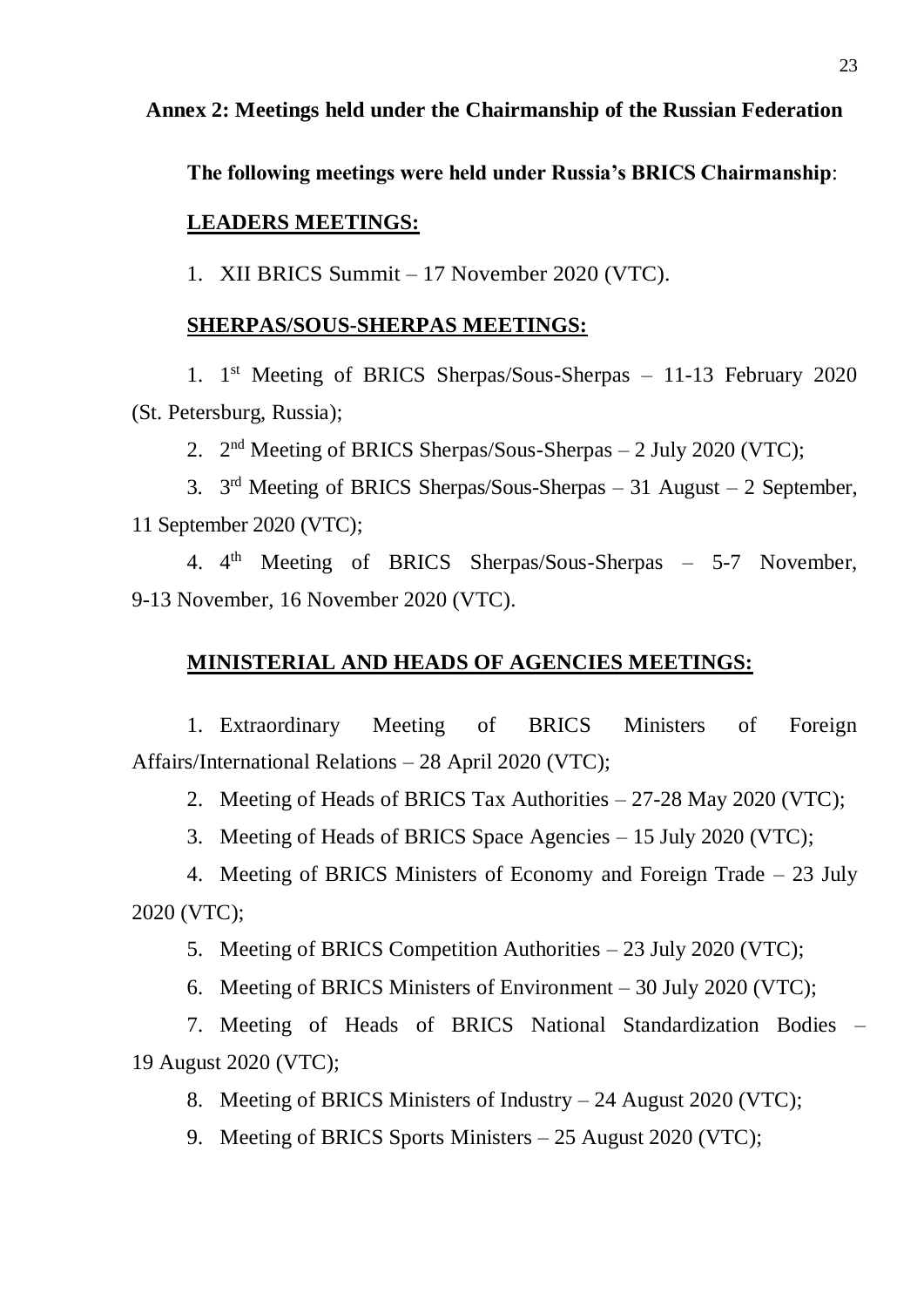10. Meeting of BRICS Heads of Intellectual Property Offices – 26 August 2020 (VTC);

11. Stand-alone Meeting of BRICS Ministers of Foreign Affairs/International Relations – 4 September 2020 (VTC);

12. Meeting of BRICS Ministers of Culture – 2-3 September 2020 (VTC);

13. Meeting of BRICS Ministers of Communication – 17 September 2020 (VTC);

14. Meeting of BRICS National Security Advisors – 17 September 2020 (VTC);

15. Meeting of BRICS Ministers of Agriculture and Agrarian Development – 23 September 2020 (VTC);

16. Meeting of BRICS Ministers of Labor and Employment – 9 October 2020 (VTC);

17. Meeting of BRICS Ministers of Energy – 14 October 2020 (VTC);

18. Meeting of BRICS Ministers of Education – 21 October 2020 (VTC);

19. Meeting of BRICS Tourism Ministers – 28 October 2020 (VTC);

20. Meeting of BRICS Ministers of Finances and Central Bank Governors – 9 November 2020 (VTC);

21. Meeting of BRICS Ministers of Health – 11 November 2020 (VTC);

22. Meeting of BRICS Ministers of Science, Technology and Innovation – 13 November 2020 (VTC).

## **SENIOR OFFICIALS AND SECTORAL MEETINGS:**

1. 1<sup>st</sup> Meeting of BRICS Anti-Corruption Working Group (ACWG) on the margins of the G20 Meeting of Anti-Corruption Working Group – 3 February 2020 (Riyadh, Saudi Arabia);

2. 1 st Meeting of BRICS STI Steering Committee – 10-11 February 2020 (Moscow, Russia);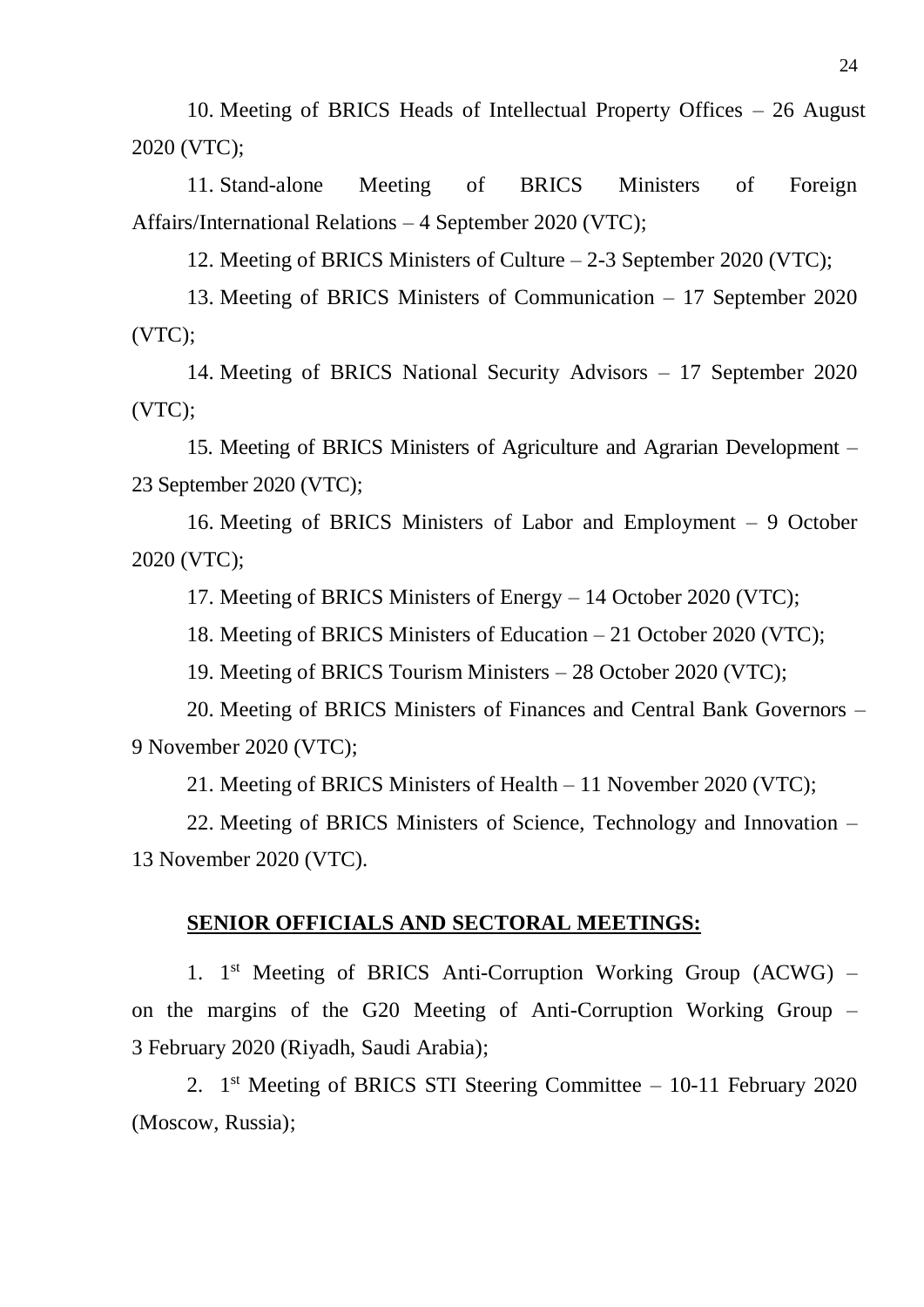3. Meeting of BRICS Council on Anti-Money Laundering and Countering the Financing of Terrorism within the Financial Action Task Force (FATF) (BRICS Council on AML/CFT) – 16 February 2020(Paris, France);

4. Meeting of BRICS Senior Officials Committee on Energy – 20-21 February 2020 (Moscow, Russia);

5. Meeting of BRICS Deputy Ministers of Finances and Central Bank Governors – 21 February 2020 (Riyadh, Saudi Arabia);

6. 23rd Meeting of the BRICS Contact Group on Economic and Trade Issues (CGETI) – 26-28 February 2020 (Moscow, Russia);

7. Meeting of BRICS Working Group on the Research of Competition Issues of Pharmaceutical Markets – 13 March 2020 (Moscow, Russia);

8. Expert Meeting of BRICS Tourism Authorities – 18 March 2020 (Moscow, Russia);

9. Expert Meeting of BRICS National Statistical Offices on BRICS Statistical Publication – 30-31 March 2020 (Moscow, Russia);

10. 2<sup>nd</sup> Meeting of BRICS STI Steering Committee - 8 April 2020 (VTC);

11. 3 rd Meeting of BRICS STI Steering Committee – 21 April 2020 (VTC);

12. 24th Meeting of the BRICS Contact Group on Economic and Trade Issues (CGETI) – 29 April 2020 (VTC);

13. Meeting of BRICS Health Senior Officials – 7 May 2020 (VTC);

14. Meeting of BRICS Deputy Ministers of Finances and Central Bank Governors – 14 May 2020 (VTC);

15. Working Meeting of BRICS Youth Officials – 22 May 2020 (VTC);

16. 4<sup>th</sup> Meeting of BRICS STI Steering Committee – 25 May 2020 (VTC);

17. Extraordinary Meeting of Heads of International Units of BRICS Competition Authorities – 27 May 2020 (VTC);

18. BRICS Expert Meeting on Tax Matters – 27-28 May 2020 (VTC);

19. 5<sup>th</sup> Meeting of BRICS STI Steering Committee - 11 June 2020 (VTC);

20. Meeting of BRICS Tuberculosis (TB) Research Network – 18 June 2020 (VTC);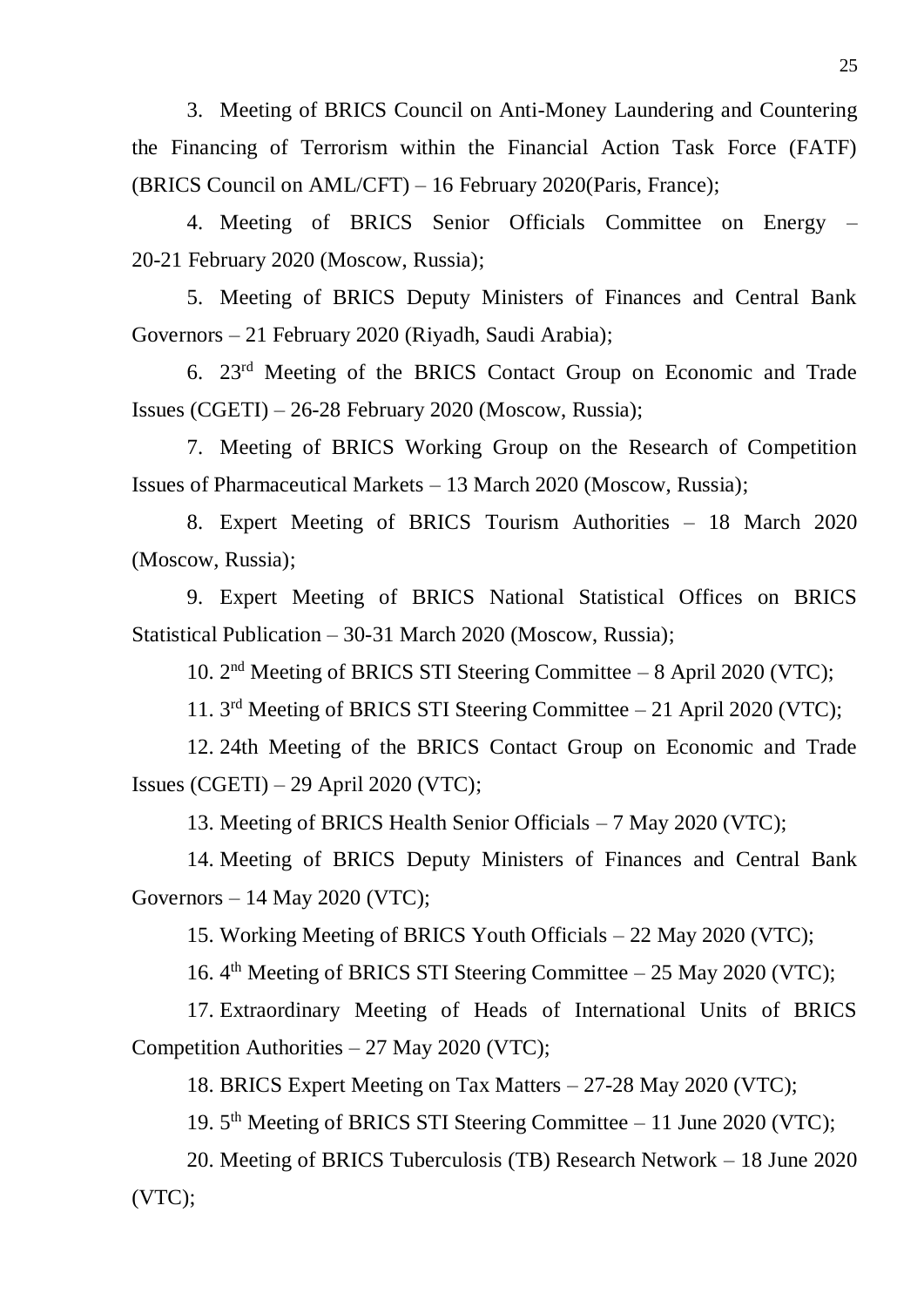21. Meeting of BRICS Council on Anti-Money Laundering and Countering the Financing of Terrorism (BRICS Council on AML/CFT) – 18-23 June 2020 (VTC);

22. 6<sup>th</sup> Meeting of BRICS STI Steering Committee – 9 July 2020 (VTC);

23. Meeting of Deputy Heads of BRICS Space Agencies – 13 July 2020 (VTC);

24. 7<sup>th</sup> Meeting of BRICS Working Group on Solid State Lightning -14-15 July 2020 (VTC);

25. 25th BRICS Contact Group on Economic and Trade Issues (CGETI) – 16 July 2020 (VTC);

26. Meeting of BRICS Agricultural Cooperation Working Group – 16 July 2020 (VTC);

27. Meeting of BRICS Senior Officials Committee on Energy and BRICS Working Group on Energy Saving – 27-28 July 2020 (VTC);

28. Meeting of BRICS Joint Task Force on Disaster Risk Management – 30 July 2020 (VTC);

29. Meeting of BRICS Working Group on Environment – 30 July 2020 (VTC);

30. Meeting of BRICS Customs Specialists – 4-6 August 2020 (VTC);

31. Meeting of BRICS Anti-Drug Working Group – 12 August 2020 (VTC);

32. Expert Meeting of BRICS Ministries of Industry, Meeting of PartNIR Advisory Group – 17 August 2020 (VTC);

33. Meeting of BRICS Deputy Foreign Ministers/Special Envoys on the Middle East and North Africa (BRICS MENA) – 26 August 2020 (VTC);

34. BRICS Working Group on Security in the Use of ICTs – 26-27 August 2020 (VTC);

35. Meeting of BRICS Counter-Terrorism Working Group – 31 August – 2 September 2020 (VTC);

36. BRICS Expert Meeting on Culture – 2 September 2020 (VTC);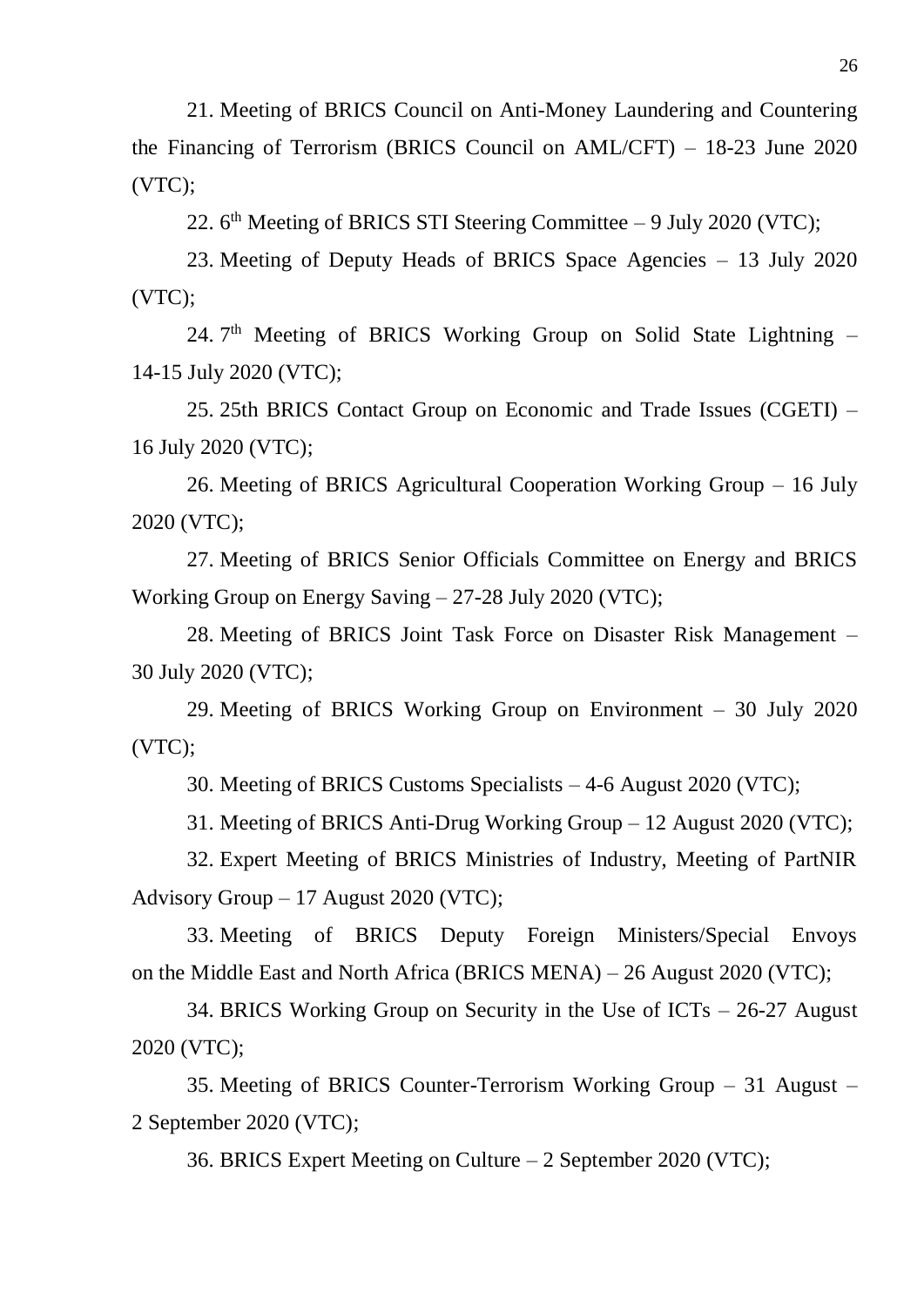37. Meeting of BRICS Deputy Ministers of Finance and Central Bank Governors – 3-4 September 2020 (VTC);

38. Meeting of BRICS CRA Standing Committee – 3 September 2020 (VTC);

39.  $2<sup>nd</sup>$  Meeting of BRICS Anti-Corruption Working Group – on the margins of the G20 Meeting of Anti-Corruption Working Group – 7 September 2020 (VTC);

40. iBRICS Network Training Workshop on Science Parks and Incubators – 5, 12, 19, 26 September 2020 (VTC);

41. Meeting of BRICS Working Group on ICT Cooperation – 15-16 September 2020 (VTC);

42. 3<sup>rd</sup> Meeting of BRICS Working Group on Ocean and Polar Science and Technology – 23 September 2020 (VTC);

43.  $6<sup>th</sup>$  Meeting of BRICS Astronomy Working Group – 24-25 September 2020 (VTC);

44. Meeting of Social Communication Officers of the BRICS Foreign Ministers – 29 September 2020 (VTC);

45. 2<sup>nd</sup> Meeting of BRICS Working Group on Material Science and Nanotechnology – 1-2 October 2020 (VTC);

46. Meeting of BRICS Tuberculosis (TB) Research Network – 2 October 2020 (VTC);

47.4<sup>th</sup> Meeting of BRICS Working Group on Information and Communication Technologies and High-Performance Computing (WG on ICT and HPC) – 8-9 October 2020 (VTC);

48. 7<sup>th</sup> Meeting of BRICS STI Steering Committee – 13 October 2020 (VTC);

49. BRICS Energy Senior Officials Meeting – 13-14 October 2020 (VTC);

50. 2<sup>nd</sup> Meeting of BRICS Working Group on New and Renewable Sources of Energy and Energy Efficiency – 14-15 October 2020 (VTC);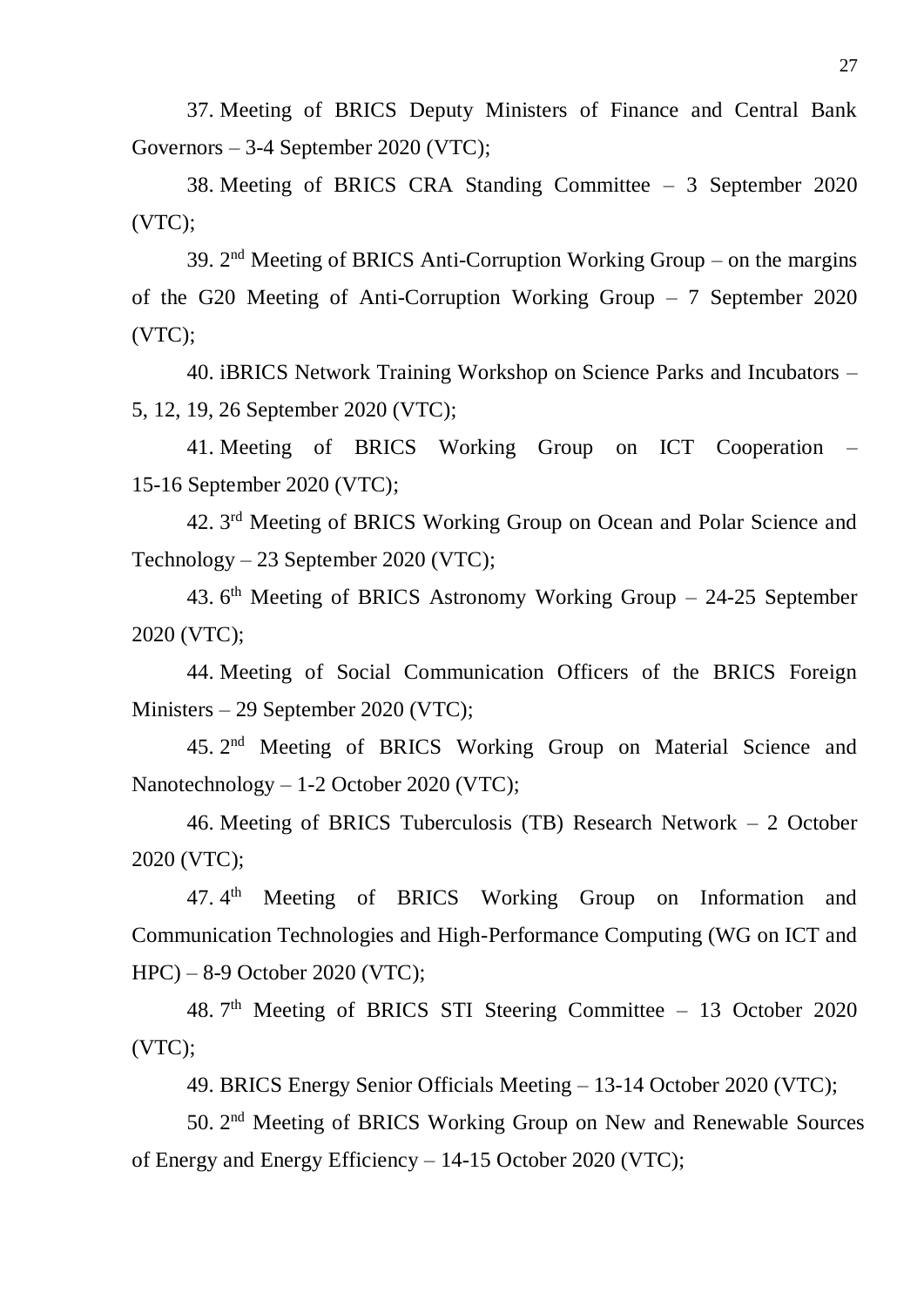51.  $2<sup>nd</sup>$  Meeting of BRICS Working Group on Photonics  $-13-15$  October 2020 (VTC);

52. Meeting of BRICS Network University (BRICS NU) International Steering Committee – 14 October 2020 (VTC);

53. 4<sup>th</sup> Meeting of BRICS Working Group on Science, Technology, Innovation and Entrepreneurship – 15-16 October 2020 (VTC);

54. Meeting of BRICS Council on Anti-Money Laundering and Countering the Financing of Terrorism within the FATF (BRICS Council on AML/CFT) – on the margins of the Financial Action Task Force (FATF) Meeting – 18-23 October 2020 (VTC);

55. 3<sup>rd</sup> Meeting of BRICS Anti-Corruption Working Group - 19 October 2020 (VTC);

56. BRICS Education Senior Officials Meeting – 20 October 2020 (VTC);

57.  $8<sup>th</sup>$  Meeting of BRICS STI Steering Committee – 5 November 2020 (VTC);

58. BRICS Working Group for Research of Competition Issues in the Automotive Markets – 5-6 November 2020 (VTC);

59. 6<sup>th</sup> Meeting of BRICS Science, Technology and Innovation (STI) Funding Working Group – 10 November 2020 (VTC);

60. Special Workshop "Prospects of science and technology in BRICS countries" in the framework of X International Academic Conference "Foresight and STI policy" – 11 November 2020 (VTC);

61. Meeting of BRICS Coordination Committee on Antimonopoly Policy – 12 November 2020 (VTC);

62.  $10^{th}$  Meeting of BRICS Science, Technology and Innovation (STI) Senior Officials – 12 November 2020 (VTC);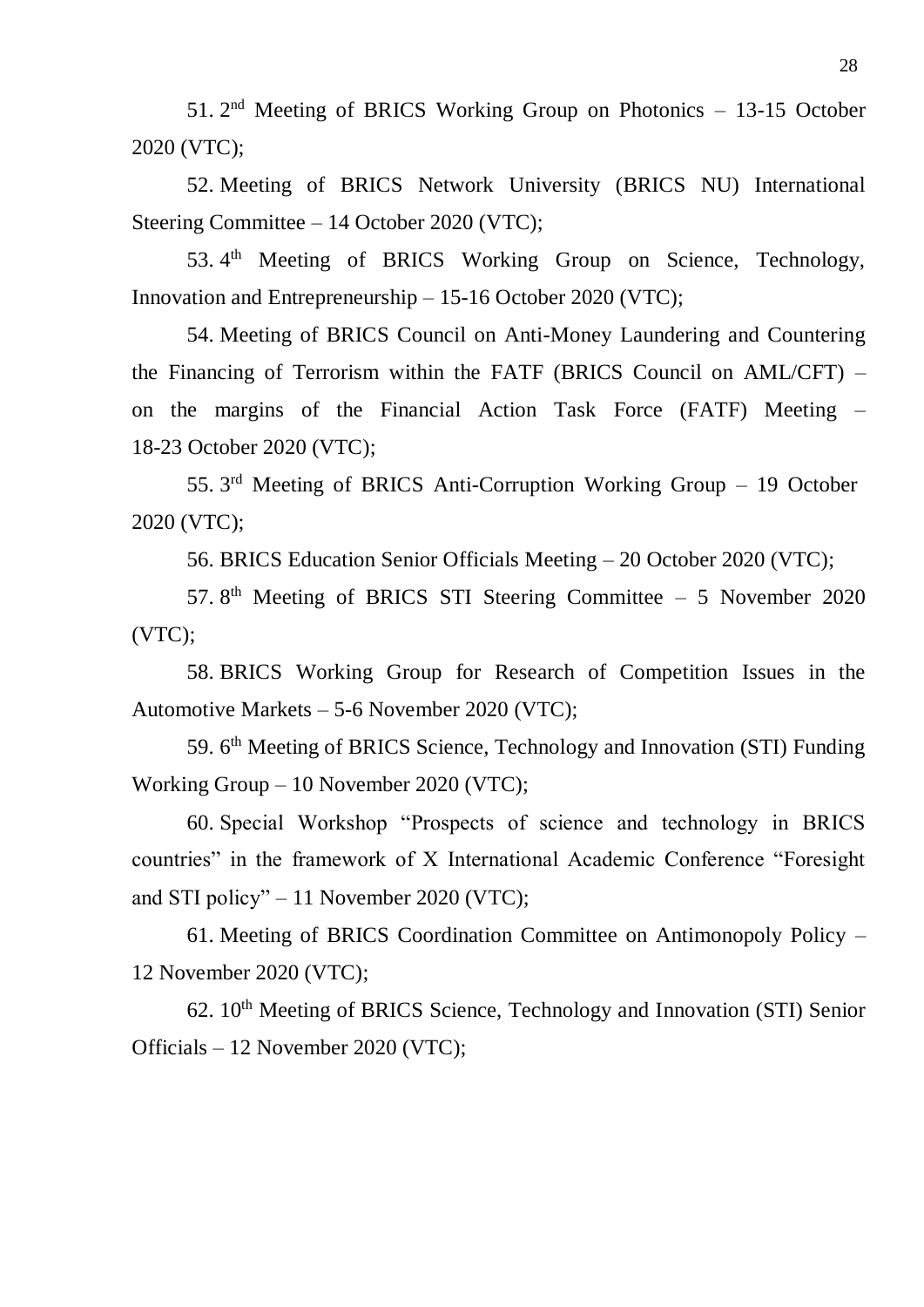# **OTHER BRANCHES OF GOVERNMENT, BUSINESS AND PEOPLE-TO-PEOPLE MEETINGS:**

1. BRICS Young Parliamentarians' Forum – 5-7 March 2020 (St. Petersburg, Russia);

2. Roundtable discussion on "Consumer protection in the era of e-Commerce in the BRICS countries" – 13 March 2020 (Moscow, Russia);

3. BRICS scientific and practical conference on "BRICS Economic Partnership Strategy" – 19 March 2020 (Moscow, Russia);

4. Preparatory round of IV BRICSMATH.COM international online math  $\text{context} - 22 \text{ April} - 22 \text{ May } 2020 \text{ (online)}$ ;

5. Roundtable Discussion "Support and Development of BRICS Small and Medium Enterprises (SME)" – 14 July 2020 (VTC);

6. Meeting of BRICS Think Tanks Council (BTTC) – 15 July 2020 (VTC);

7. Inaugural meeting of BRICS Women's Business Alliance (BRICS WBA) – 20 July 2020 (VTC);

8. Meeting of BRICS Business Council (BRICS BC) – 22 July 2020 (VTC);

9. Online Mathematics competition for students from Grades 1-12 BRICSMATH.COM  $-21$  July  $-31$  October 2020 (online);

10. Meeting of Heads of BRICS Supreme Audit Institutions – 25 August 2020 (VTC);

11. BRICS Chief Justices Forum – 8 September 2020 (VTC);

12. BRICS Urbanization Forum – 9-10 September 2020 (VTC);

13. 5<sup>th</sup> BRICS Young Scientists Forum - 21-25 September 2020 (VTC);

14. BRICS Civil Forum – 23-25 September 2020 (VTC);

15. BRICS Film Festival – 1-7 October 2020 (online-offline);

16. International Research and Educational Program "BRICS School" – 5-10 October 2020 (online);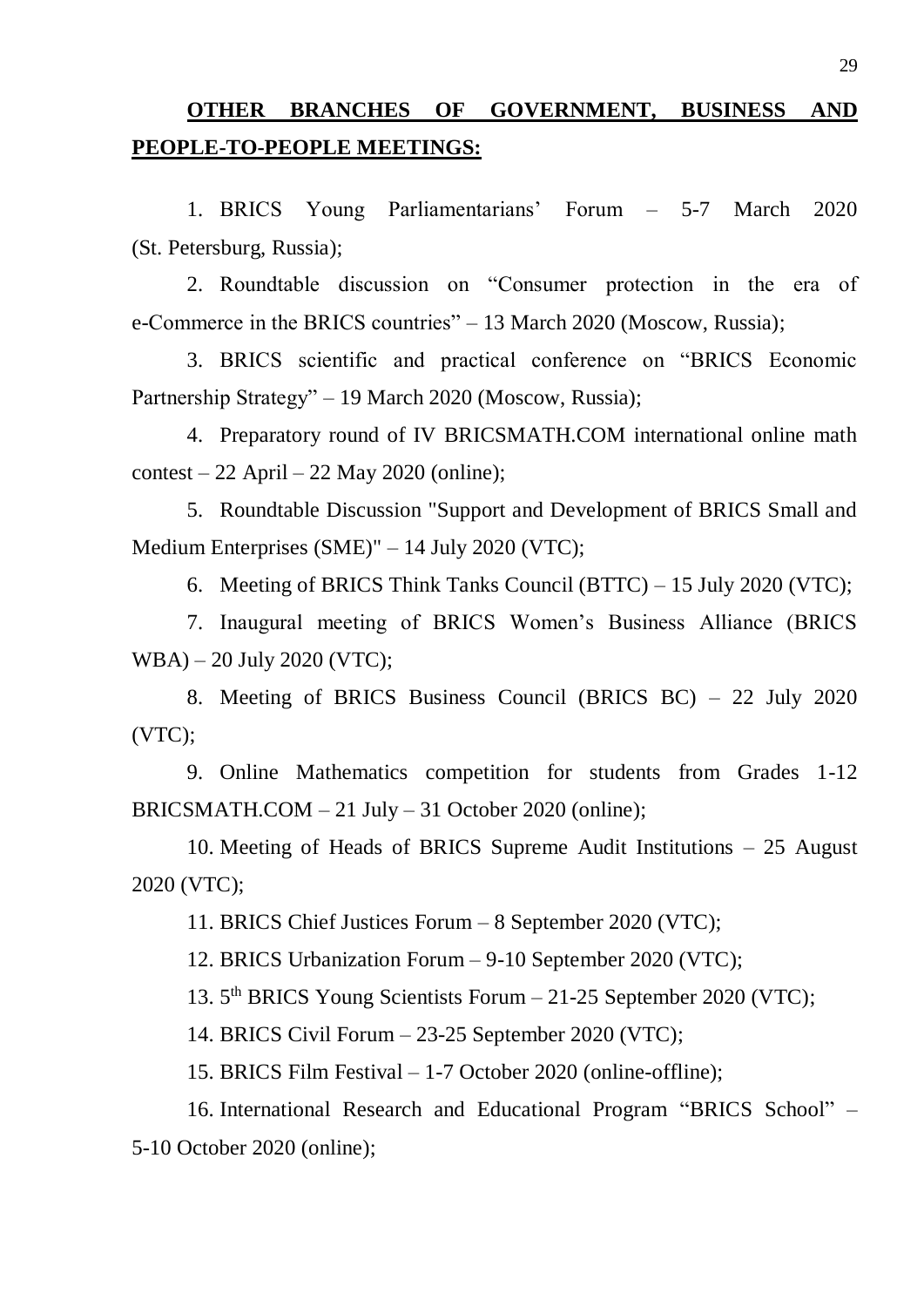17. #TogetherBrighter International Energy Saving Festival – 10 October 2020 (online-offline);

18. Presentation of BRICS Energy Research Cooperation Platform – 15 October 2020 (VTC);

19. BRICS Youth Energy Summit – 16 October 2020 (VTC);

20. BRICS Friendship Cities and Local Government Cooperation Forum – 19-20 October 2020 (Kazan, Russia);

21. BRICS Young Diplomats Forum – 21-24 October 2020 (Kazan, Russia);

22. BRICS Business Forum (BRICS BF) – 20, 22, 26, 28 October 2020 (VTC);

23. International BRICS Youth Business Incubator – 20 October – 2 November (VTC);

24. Meeting of BRICS Think Tanks Council (BTTC) – 22-24 October 2020 (VTC);

25. BRICS Academic Forum – 22-24 October 2020 (VTC);

26. BRICS Parliamentary Forum – 27 October 2020 (VTC);

27. 9<sup>th</sup> BRICS Trade Union Forum - 30 October 2020 (VTC);

28. Meeting of BRICS Women's Business Alliance (BRICS WBA) – 2 November 2020 (VTC);

29. BRICS Cultural Festival – November 2020 (online);

30. 2 nd BRICS International Municipal Forum – 5-6 November 2020 (St. Petersburg, Russia);

31. Meeting of BRICS Business Council (BRICS BC) – 10 November 2020 (VTC);

32. BRICS Future Skills Challenge – 9-17 November 2020 (online-offline);

33. BRICS Joint Financial Forum/Meeting of CEOs of BRICS Interbank Cooperation Mechanism (ICM) – 16 November 2020 (online).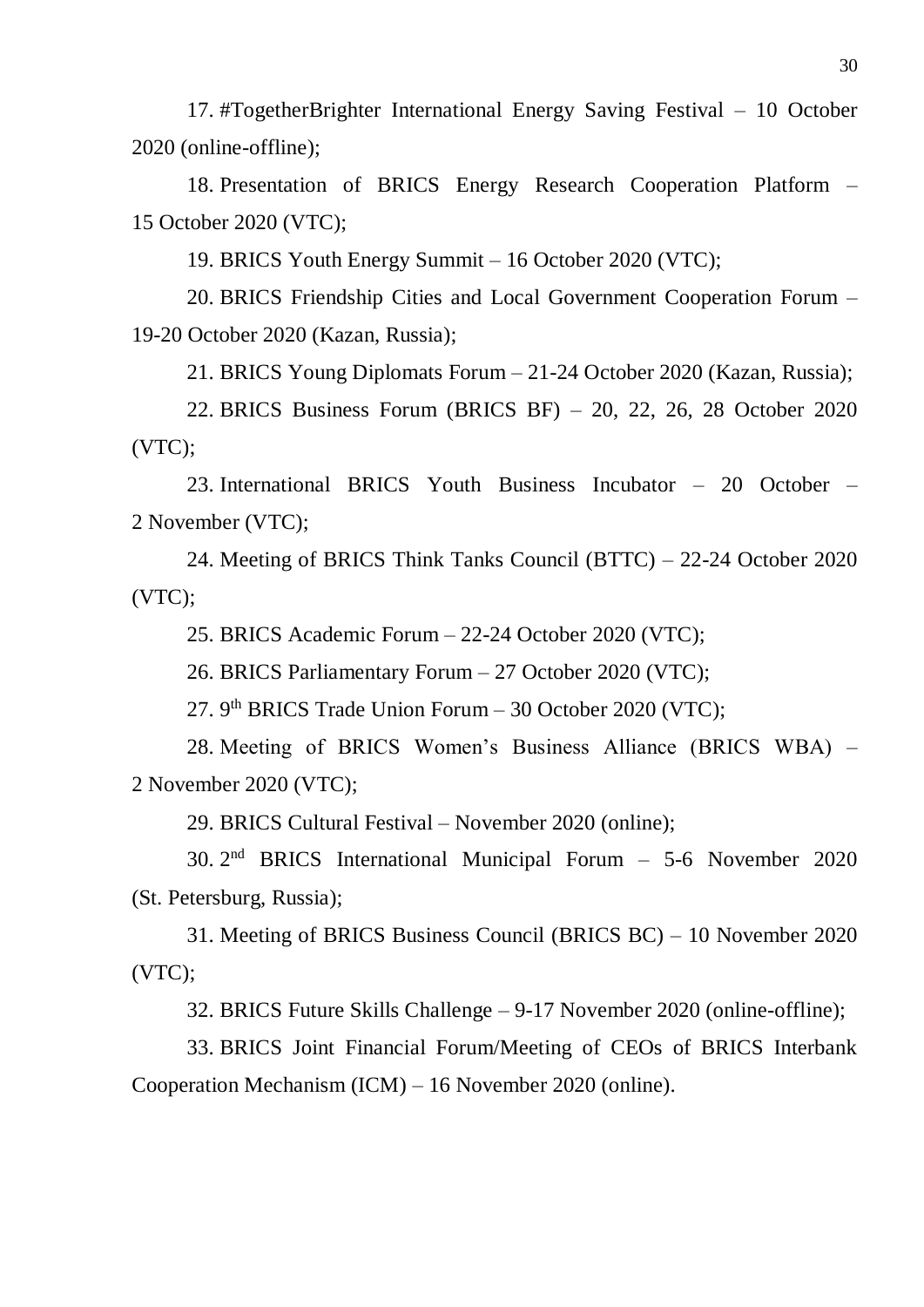# **THE REMAINING EVENTS OF RUSSIA'S BRICS CHAIRMANSHIP 2020:**

1. VII BRICS Legal Forum – 18-19 November 2020 (online);

2. BRICS Transport Senior Officials Meeting – 20 November 2020 (VTC);

3. Meeting of BRICS Ministers and Heads of Departments for Youth – 3 December 2020 (VTC);

4. BRICS Youth Summit – 29 November – 3 December 2020 (online);

5. 5<sup>th</sup> Meeting of BRICS Sherpas/Sous-Sherpas – 8-9 December 2020 (Moscow, Russia);

6. BRICS Foreign Policy Planning Dialogue – 10 December 2020 (Moscow, Russia);

7. 4<sup>th</sup> Meeting of Heads of BRICS Prosecution Services – 16 December 2020 (VTC);

8. Meeting of Heads of BRICS National Statistics Offices – November-December 2020 (VTC);

9. BRICS International Festival of Theater School – December 2020 (Moscow, Russia);

10. Meeting of BRICS Working Group on Biotechnology and Biomedicine, including Human Health and Neuroscience – December 2020 (VTC);

11. 4<sup>th</sup> Meeting of BRICS Working Group on Research Infrastructure and Mega-Science Projects – November-December 2020 (VTC);

12. BRICS Technology Transfer Cooperation Conference and related activities – November-December 2020 (VTC);

13. 3 rd Meeting of BRICS Academies of Science – December 2020 (VTC);

14. BRICS Seminar on Governance (organized by China) – December 2020 (VTC);

15. BRICS Forum on People-to-People and Cultural Exchanges 2020 (organized by China) – December 2020 (VTC).